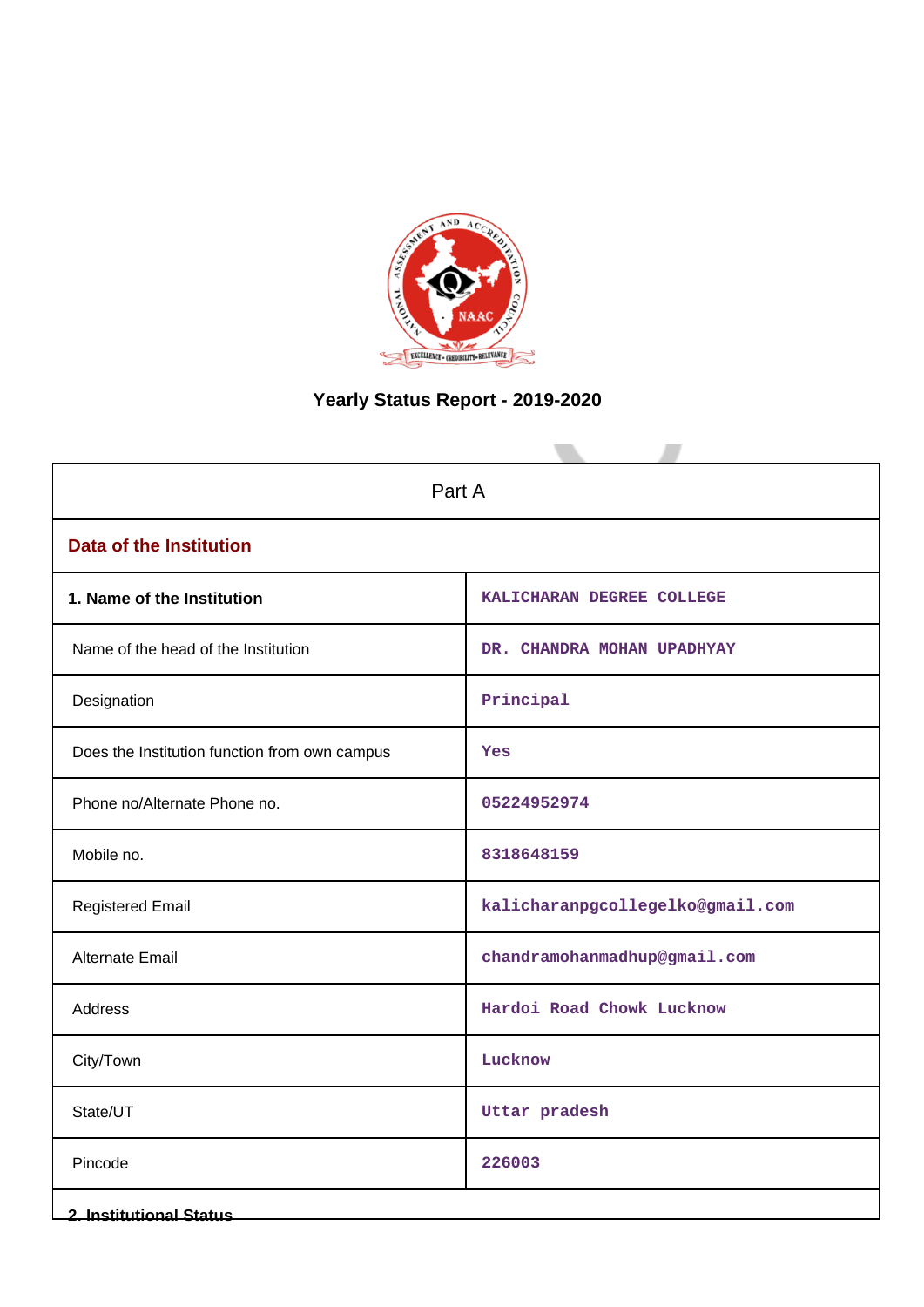| Affiliated / Constituent                                                 |       |             | Affiliated                                              |                                |           |  |
|--------------------------------------------------------------------------|-------|-------------|---------------------------------------------------------|--------------------------------|-----------|--|
| Type of Institution                                                      |       |             | Co-education                                            |                                |           |  |
| Location                                                                 |       |             | Urban                                                   |                                |           |  |
| <b>Financial Status</b>                                                  |       |             |                                                         | Self financed and grant-in-aid |           |  |
| Name of the IQAC co-ordinator/Director                                   |       |             | Dr. Archana Mishra                                      |                                |           |  |
| Phone no/Alternate Phone no.                                             |       |             | 05224952974                                             |                                |           |  |
| Mobile no.                                                               |       |             |                                                         |                                |           |  |
| <b>Registered Email</b>                                                  |       |             | iqackcpg@gmail.com                                      |                                |           |  |
| Alternate Email                                                          |       |             | mkspe88@gmail.com                                       |                                |           |  |
| 3. Website Address                                                       |       |             |                                                         |                                |           |  |
| Web-link of the AQAR: (Previous Academic Year)                           |       |             | https://kcpgclko.in/                                    |                                |           |  |
| 4. Whether Academic Calendar prepared during<br>the year                 |       |             | Yes                                                     |                                |           |  |
| if yes, whether it is uploaded in the institutional website:<br>Weblink: |       |             | https://kcpgclko.in/Admin/WebUploads/4%<br>20UPLOAD.pdf |                                |           |  |
| <b>5. Accrediation Details</b>                                           |       |             |                                                         |                                |           |  |
| Cycle                                                                    | Grade | <b>CGPA</b> | Year of                                                 | Validity                       |           |  |
|                                                                          |       |             | Accrediation                                            | Doriad From                    | Doriod To |  |

| <b>Uyuu</b> | <b>U</b> luuv | <b>UUIT</b> | ו טעו טו     | <u>Valially</u> |                          |  |
|-------------|---------------|-------------|--------------|-----------------|--------------------------|--|
|             |               |             | Accrediation | Period From     | Period To                |  |
|             |               | 1.99        | 2019         | 08-Feb-2019     | $07 - \text{Feb} - 2024$ |  |
|             |               |             |              |                 |                          |  |

### **6. Date of Establishment of IQAC** 18-Jul-2017

## **7. Internal Quality Assurance System**

| Quality initiatives by IQAC during the year for promoting quality culture |                   |     |  |  |  |  |  |
|---------------------------------------------------------------------------|-------------------|-----|--|--|--|--|--|
| Item / Title of the quality initiative by<br>IQAC.                        | Date & Duration   |     |  |  |  |  |  |
| COLLEGE FOUNDATION DAY                                                    | $06 - Dec - 2019$ | 324 |  |  |  |  |  |
| Data submission in AISHE                                                  | $18 - May - 2020$ | 34  |  |  |  |  |  |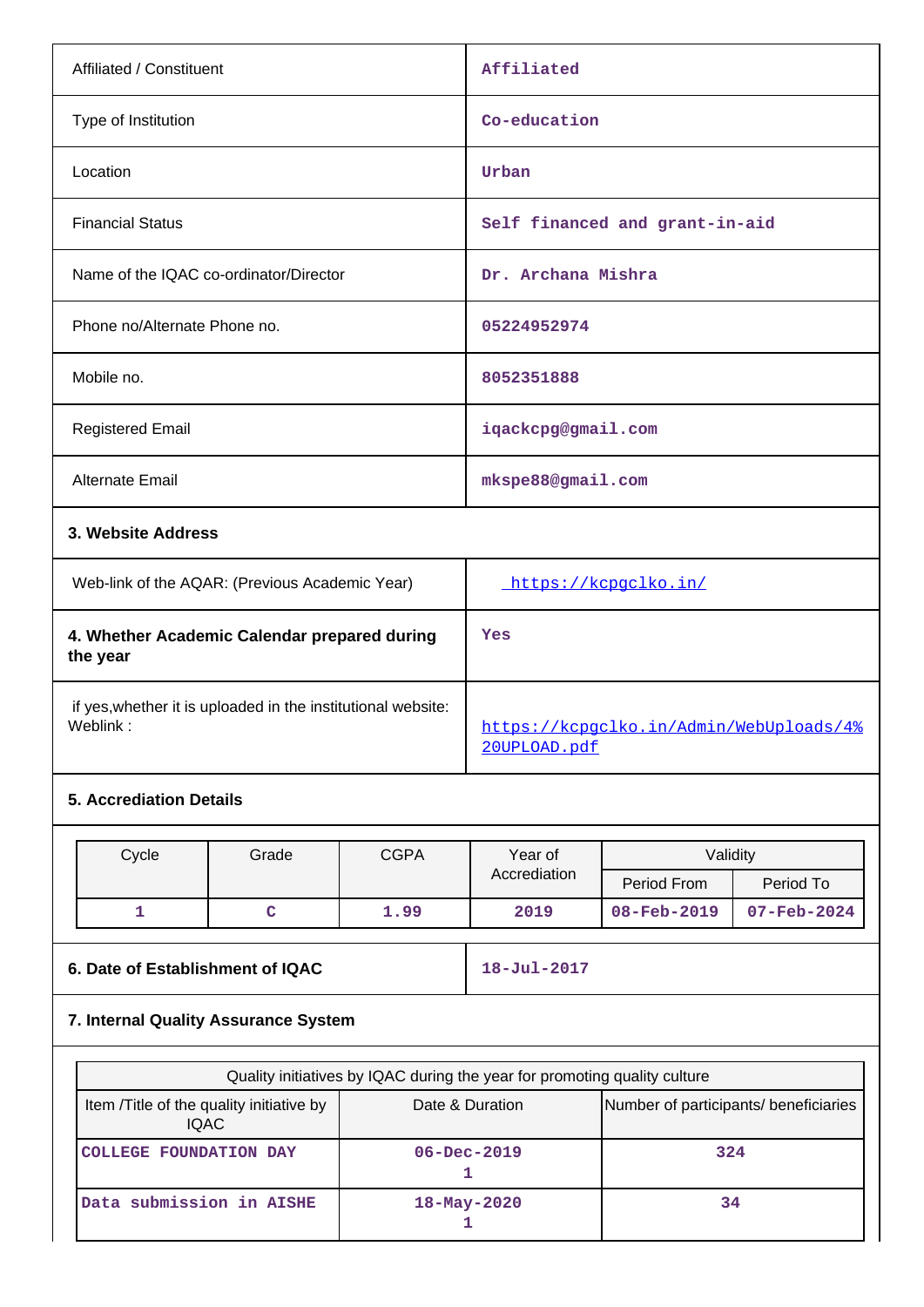| Data collection of<br>students Feedback                 | $27 - Jan - 2020$<br>37  | 225 |  |  |  |  |
|---------------------------------------------------------|--------------------------|-----|--|--|--|--|
| meeting of Internal<br>Quality Assurance Cell<br>(IQAC) | $10 - \text{Feb} - 2020$ | 10  |  |  |  |  |
| meeting of Internal<br>Quality Assurance Cell<br>(IOAC) | $07 - Oct - 2019$<br>ı   | 10  |  |  |  |  |
| meeting of Internal<br>Quality Assurance Cell<br>(IQAC) | $12 - Aug - 2019$        | 10  |  |  |  |  |
| View File                                               |                          |     |  |  |  |  |

|                                                                                                                    | 8. Provide the list of funds by Central/ State Government- UGC/CSIR/DST/DBT/ICMR/TEQIP/World<br><b>Bank/CPE of UGC etc.</b> |                                   |           |                       |                                |        |  |
|--------------------------------------------------------------------------------------------------------------------|-----------------------------------------------------------------------------------------------------------------------------|-----------------------------------|-----------|-----------------------|--------------------------------|--------|--|
|                                                                                                                    | Institution/Departmen<br>t/Faculty                                                                                          | Scheme                            |           | <b>Funding Agency</b> | Year of award with<br>duration | Amount |  |
|                                                                                                                    |                                                                                                                             | No Data Entered/Not Applicable!!! |           |                       |                                |        |  |
| No Files Uploaded !!!                                                                                              |                                                                                                                             |                                   |           |                       |                                |        |  |
| 9. Whether composition of IQAC as per latest<br><b>NAAC</b> guidelines:                                            |                                                                                                                             |                                   |           | Yes                   |                                |        |  |
| Upload latest notification of formation of IQAC                                                                    |                                                                                                                             |                                   | View File |                       |                                |        |  |
| 10. Number of IQAC meetings held during the<br>year :                                                              |                                                                                                                             |                                   | 3         |                       |                                |        |  |
| The minutes of IQAC meeting and compliances to the<br>decisions have been uploaded on the institutional<br>website |                                                                                                                             |                                   |           | Yes                   |                                |        |  |
| Upload the minutes of meeting and action taken report                                                              |                                                                                                                             |                                   | View File |                       |                                |        |  |
|                                                                                                                    | 11. Whether IQAC received funding from any of<br>the funding agency to support its activities<br>during the year?           |                                   |           | <b>No</b>             |                                |        |  |

#### **12. Significant contributions made by IQAC during the current year(maximum five bullets)**

**• Conducted various seminars/workshop/lectures etc. to promote the quality of teaching and research through departments. • Publication of yearly magazine – VANI. • Submission of AQAR • Organization of various level competitions related to sports, cultural and cocurricular activities • Maintenance of fortnightly record and reports of activities by all the departments and various committees. • Organization of student visits, presentations etc by departments.**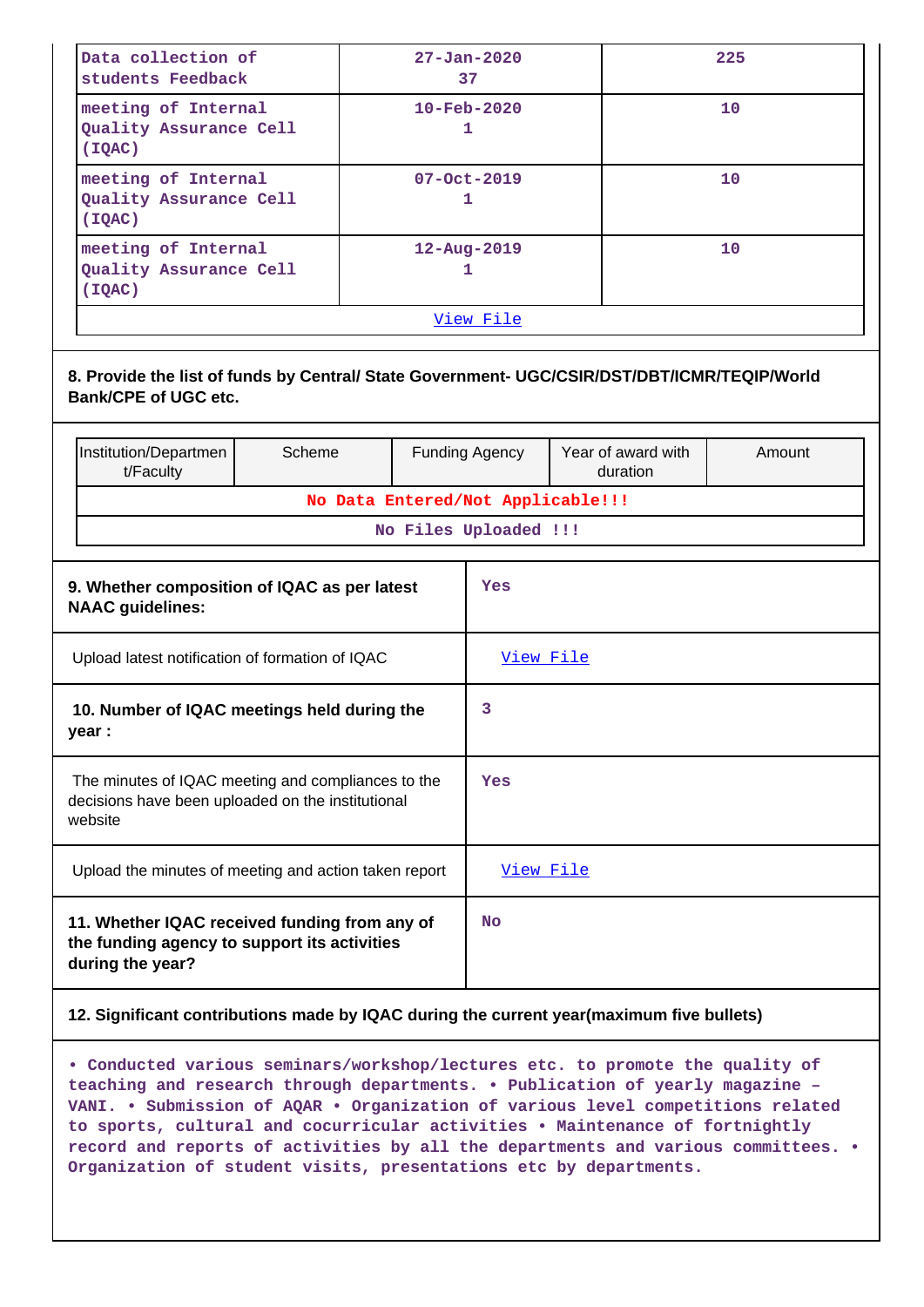[View File](https://assessmentonline.naac.gov.in/public/Postacc/Contribution/17367_Contribution.xlsx)

#### **13. Plan of action chalked out by the IQAC in the beginning of the academic year towards Quality Enhancement and outcome achieved by the end of the academic year**

| Plan of Action                                                                                                       | Achivements/Outcomes                                                                                                        |
|----------------------------------------------------------------------------------------------------------------------|-----------------------------------------------------------------------------------------------------------------------------|
| Collection of student feedback data                                                                                  | Feedback data through the questionnaire<br>were collected by students and analysed<br>with software.                        |
| Publication of college magazine VANI                                                                                 | College magazine VANI-2018-19 was<br>published and inaugurated by Hon. Chief<br>Minister of Uttar Pradesh on<br>23/10/2019. |
| To organise various seminars and<br>conferences etc.                                                                 | 02 national and 03 local level seminars<br>were organised.                                                                  |
| To start the new courses i.e. B.Sc.,<br>BLISC, BJMC, B.Com (Hon.), M.A<br>(Education) etc.                           | Affiliation of BLISC, B.Com. (Hon.),<br>M.A (Edu.) granted by University of<br>Lucknow on 03/09/2019.                       |
| Inauguration of newly constructed<br>Building                                                                        | Newly constructed Satabdi Vistar Bhawan<br>was inaugurated by Hon. Chief Minister<br>of Uttar Pradesh on 23/10/2019.        |
|                                                                                                                      | View File                                                                                                                   |
| 14. Whether AQAR was placed before statutory<br>body?                                                                | Yes                                                                                                                         |
|                                                                                                                      |                                                                                                                             |
| Name of Statutory Body                                                                                               | <b>Meeting Date</b>                                                                                                         |
| IQAC & MANAGEMENT COMMITTEE                                                                                          | 27-Dec-2021                                                                                                                 |
| 15. Whether NAAC/or any other accredited<br>body(s) visited IQAC or interacted with it to<br>assess the functioning? | <b>No</b>                                                                                                                   |
| 16. Whether institutional data submitted to<br>AISHE:                                                                | Yes                                                                                                                         |
| <b>Year of Submission</b>                                                                                            | 2020                                                                                                                        |
| Date of Submission                                                                                                   | $18 - May - 2020$                                                                                                           |
| 17. Does the Institution have Management<br><b>Information System?</b>                                               | No                                                                                                                          |
|                                                                                                                      | Part B                                                                                                                      |
| <b>CRITERION I - CURRICULAR ASPECTS</b>                                                                              |                                                                                                                             |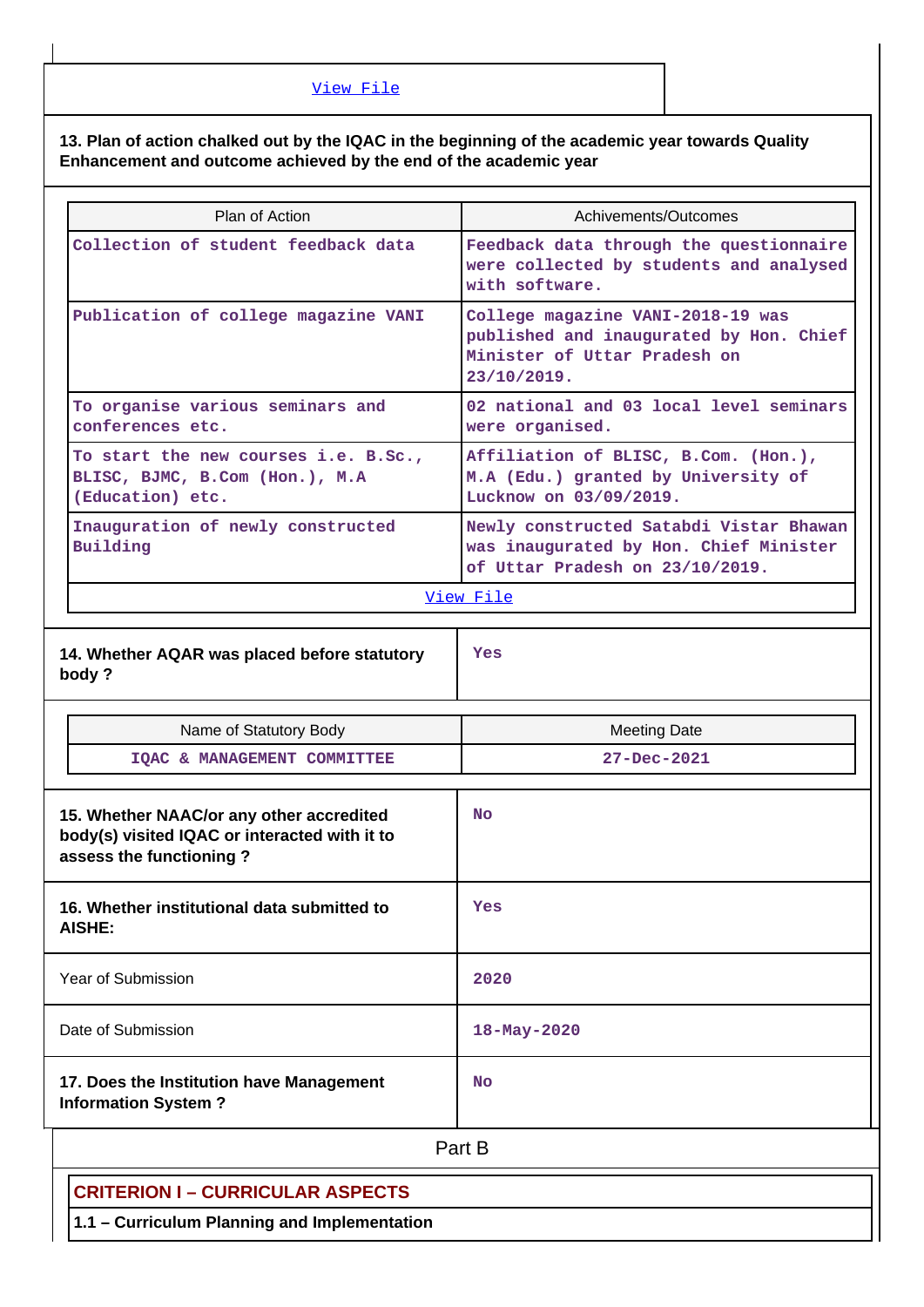1.1.1 – Institution has the mechanism for well planned curriculum delivery and documentation. Explain in 500 words

 **The college, being associated with Lucknow University, follows the prescribed course of study and assessment method. Accordingly, it implements the variations and innovation in syllabus and examination pattern. The Board of Studies (committee to take decision on courses and assessment method) has representation from both, viz; the university and the colleges. Our teachers participate here and give their precious suggestions. Consequently, the university has made various changes in the course of study , benefitting both , the university and the associate colleges. Though, the syllabus and course related aspects being the fundamental of any higher education institution, our college provides career oriented U.G. and P G. Courses. But besides these, the college also provides and encourages moral values and sport oriented activities which are indicative of our vision for inculcating values in youth. We encourage innovative teaching techniques as course planning and execution by the college plays an important role in course designing. And this is also because of college's principal being the member of the Academic Council. Our college also provides smart classes to make teaching method more effective and practical. The college provides a big play ground for physical education and to inculcate moral values and spirit of togetherness. Besides regular class teaching and assessment, all the department do effort for the all-round development and enhancement of students by various activities. The college provides regular information on the notice board to make all the stakeholders prepare for their respective roles. The students are also asked for their feedback of teachers and classes so that the methods and performances can be improved.**

| 1.1.2 – Certificate/ Diploma Courses introduced during the academic year                                                                                                 |                                            |                                                                                |  |  |  |  |  |  |  |
|--------------------------------------------------------------------------------------------------------------------------------------------------------------------------|--------------------------------------------|--------------------------------------------------------------------------------|--|--|--|--|--|--|--|
| Certificate<br>Diploma Courses                                                                                                                                           | Duration<br>Dates of<br>Introduction       | <b>Skill</b><br>Focus on employ<br>ability/entreprene<br>Development<br>urship |  |  |  |  |  |  |  |
| No Data Entered/Not Applicable !!!                                                                                                                                       |                                            |                                                                                |  |  |  |  |  |  |  |
| 1.2 - Academic Flexibility                                                                                                                                               |                                            |                                                                                |  |  |  |  |  |  |  |
| 1.2.1 - New programmes/courses introduced during the academic year                                                                                                       |                                            |                                                                                |  |  |  |  |  |  |  |
| Programme/Course                                                                                                                                                         | Programme Specialization                   | Dates of Introduction                                                          |  |  |  |  |  |  |  |
| <b>MA</b>                                                                                                                                                                | <b>EDUCATION</b>                           | 03/09/2019                                                                     |  |  |  |  |  |  |  |
| <b>BLibISC</b>                                                                                                                                                           | LIBRARY AND INFORMATION<br><b>SCIENCES</b> | 03/09/2019                                                                     |  |  |  |  |  |  |  |
| <b>BCom</b>                                                                                                                                                              | <b>HONORS</b>                              | 03/09/2019                                                                     |  |  |  |  |  |  |  |
|                                                                                                                                                                          | View File                                  |                                                                                |  |  |  |  |  |  |  |
| 1.2.2 - Programmes in which Choice Based Credit System (CBCS)/Elective course system implemented at the<br>affiliated Colleges (if applicable) during the academic year. |                                            |                                                                                |  |  |  |  |  |  |  |
| Name of programmes adopting<br>CBCS                                                                                                                                      | Programme Specialization                   | Date of implementation of<br><b>CBCS/Elective Course System</b>                |  |  |  |  |  |  |  |
| No Data Entered/Not Applicable !!!                                                                                                                                       |                                            |                                                                                |  |  |  |  |  |  |  |
| 1.2.3 - Students enrolled in Certificate/ Diploma Courses introduced during the year                                                                                     |                                            |                                                                                |  |  |  |  |  |  |  |
|                                                                                                                                                                          | Certificate                                | Diploma Course                                                                 |  |  |  |  |  |  |  |
| <b>Number of Students</b>                                                                                                                                                | Nil<br>Nil                                 |                                                                                |  |  |  |  |  |  |  |
| 1.3 - Curriculum Enrichment                                                                                                                                              |                                            |                                                                                |  |  |  |  |  |  |  |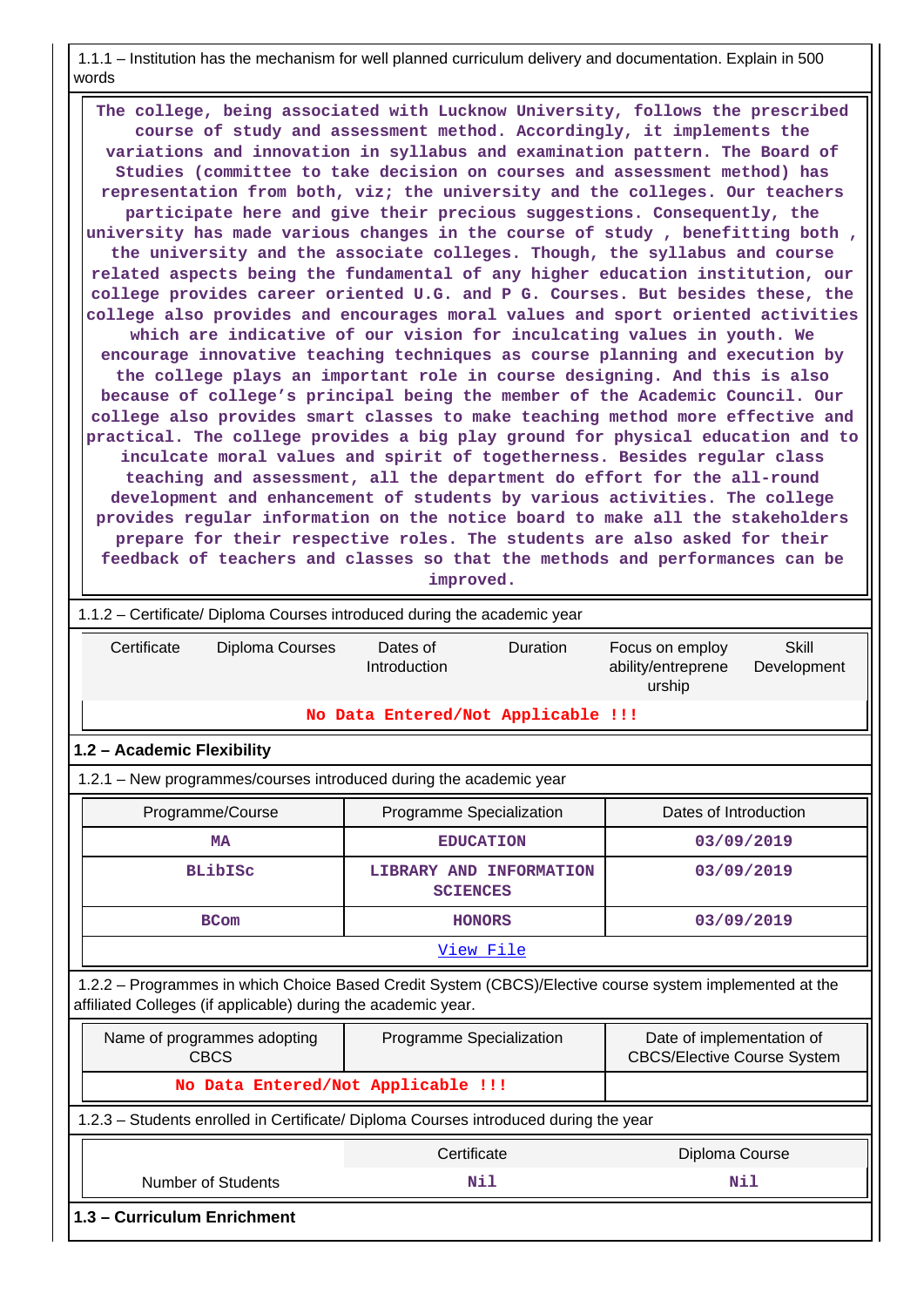| 1.3.1 – Value-added courses imparting transferable and life skills offered during the year                                                                                                                                                                                                                                                                                                                                                                                                                                                                                                                                                                                                                                                                                                                                                                                                                                                                                                                                                                                                                                                                                                                                                                                                                                                                                                                                                                                                                                                            |                                                                                                              |                              |     |  |                                   |                          |  |
|-------------------------------------------------------------------------------------------------------------------------------------------------------------------------------------------------------------------------------------------------------------------------------------------------------------------------------------------------------------------------------------------------------------------------------------------------------------------------------------------------------------------------------------------------------------------------------------------------------------------------------------------------------------------------------------------------------------------------------------------------------------------------------------------------------------------------------------------------------------------------------------------------------------------------------------------------------------------------------------------------------------------------------------------------------------------------------------------------------------------------------------------------------------------------------------------------------------------------------------------------------------------------------------------------------------------------------------------------------------------------------------------------------------------------------------------------------------------------------------------------------------------------------------------------------|--------------------------------------------------------------------------------------------------------------|------------------------------|-----|--|-----------------------------------|--------------------------|--|
|                                                                                                                                                                                                                                                                                                                                                                                                                                                                                                                                                                                                                                                                                                                                                                                                                                                                                                                                                                                                                                                                                                                                                                                                                                                                                                                                                                                                                                                                                                                                                       | <b>Value Added Courses</b><br>Date of Introduction<br>Number of Students Enrolled                            |                              |     |  |                                   |                          |  |
|                                                                                                                                                                                                                                                                                                                                                                                                                                                                                                                                                                                                                                                                                                                                                                                                                                                                                                                                                                                                                                                                                                                                                                                                                                                                                                                                                                                                                                                                                                                                                       | No Data Entered/Not Applicable !!!                                                                           |                              |     |  |                                   |                          |  |
|                                                                                                                                                                                                                                                                                                                                                                                                                                                                                                                                                                                                                                                                                                                                                                                                                                                                                                                                                                                                                                                                                                                                                                                                                                                                                                                                                                                                                                                                                                                                                       |                                                                                                              | No file uploaded.            |     |  |                                   |                          |  |
| 1.3.2 - Field Projects / Internships under taken during the year                                                                                                                                                                                                                                                                                                                                                                                                                                                                                                                                                                                                                                                                                                                                                                                                                                                                                                                                                                                                                                                                                                                                                                                                                                                                                                                                                                                                                                                                                      |                                                                                                              |                              |     |  |                                   |                          |  |
| No. of students enrolled for Field<br>Project/Programme Title<br>Programme Specialization<br>Projects / Internships                                                                                                                                                                                                                                                                                                                                                                                                                                                                                                                                                                                                                                                                                                                                                                                                                                                                                                                                                                                                                                                                                                                                                                                                                                                                                                                                                                                                                                   |                                                                                                              |                              |     |  |                                   |                          |  |
|                                                                                                                                                                                                                                                                                                                                                                                                                                                                                                                                                                                                                                                                                                                                                                                                                                                                                                                                                                                                                                                                                                                                                                                                                                                                                                                                                                                                                                                                                                                                                       | No Data Entered/Not Applicable !!!                                                                           |                              |     |  |                                   |                          |  |
|                                                                                                                                                                                                                                                                                                                                                                                                                                                                                                                                                                                                                                                                                                                                                                                                                                                                                                                                                                                                                                                                                                                                                                                                                                                                                                                                                                                                                                                                                                                                                       |                                                                                                              | No file uploaded.            |     |  |                                   |                          |  |
| 1.4 - Feedback System                                                                                                                                                                                                                                                                                                                                                                                                                                                                                                                                                                                                                                                                                                                                                                                                                                                                                                                                                                                                                                                                                                                                                                                                                                                                                                                                                                                                                                                                                                                                 |                                                                                                              |                              |     |  |                                   |                          |  |
| 1.4.1 – Whether structured feedback received from all the stakeholders.                                                                                                                                                                                                                                                                                                                                                                                                                                                                                                                                                                                                                                                                                                                                                                                                                                                                                                                                                                                                                                                                                                                                                                                                                                                                                                                                                                                                                                                                               |                                                                                                              |                              |     |  |                                   |                          |  |
| <b>Students</b>                                                                                                                                                                                                                                                                                                                                                                                                                                                                                                                                                                                                                                                                                                                                                                                                                                                                                                                                                                                                                                                                                                                                                                                                                                                                                                                                                                                                                                                                                                                                       |                                                                                                              |                              |     |  | Yes                               |                          |  |
| <b>Teachers</b>                                                                                                                                                                                                                                                                                                                                                                                                                                                                                                                                                                                                                                                                                                                                                                                                                                                                                                                                                                                                                                                                                                                                                                                                                                                                                                                                                                                                                                                                                                                                       |                                                                                                              |                              |     |  | No                                |                          |  |
| Employers                                                                                                                                                                                                                                                                                                                                                                                                                                                                                                                                                                                                                                                                                                                                                                                                                                                                                                                                                                                                                                                                                                                                                                                                                                                                                                                                                                                                                                                                                                                                             |                                                                                                              |                              |     |  | <b>No</b>                         |                          |  |
| Alumni                                                                                                                                                                                                                                                                                                                                                                                                                                                                                                                                                                                                                                                                                                                                                                                                                                                                                                                                                                                                                                                                                                                                                                                                                                                                                                                                                                                                                                                                                                                                                |                                                                                                              |                              |     |  | <b>No</b>                         |                          |  |
| Parents                                                                                                                                                                                                                                                                                                                                                                                                                                                                                                                                                                                                                                                                                                                                                                                                                                                                                                                                                                                                                                                                                                                                                                                                                                                                                                                                                                                                                                                                                                                                               |                                                                                                              |                              |     |  | No                                |                          |  |
| (maximum 500 words)                                                                                                                                                                                                                                                                                                                                                                                                                                                                                                                                                                                                                                                                                                                                                                                                                                                                                                                                                                                                                                                                                                                                                                                                                                                                                                                                                                                                                                                                                                                                   | 1.4.2 - How the feedback obtained is being analyzed and utilized for overall development of the institution? |                              |     |  |                                   |                          |  |
| <b>Feedback Obtained</b>                                                                                                                                                                                                                                                                                                                                                                                                                                                                                                                                                                                                                                                                                                                                                                                                                                                                                                                                                                                                                                                                                                                                                                                                                                                                                                                                                                                                                                                                                                                              |                                                                                                              |                              |     |  |                                   |                          |  |
| The IQAC team conducts the feedback from the regular students who have more<br>than 75 percent attendance were collected manually. On the feedback proforma<br>that has twelve basic parameters namely (1) Quality of teaching (2) College<br>infrastructure (3) Classroom teaching environment (4) Career counselling and<br>Development programme (5) Office facilities and support (6) Various curricular<br>literary and sports activities (7) Library facilities and support (8) Social<br>awareness program in college campus (9) Teacher-student relationship (10)<br>Discipline in campus (11) Sanitization in campus (12) First Aid medical<br>facilities in college. After collecting the feedback from the students the<br>contents of feedback were analyzed and the following are observations like Uses<br>of ICT tools by teachers should be increased, The college campus should be<br>digital and more effective Wi-Fi, cleanliness of the college washroom, Dress<br>code implementations, Improve Library facilities. The above important<br>suggestions will be forwarded to the different committees to make possible<br>changes. Dress code implementation has been proposed, library facilities are<br>also done keeping in view the suggestions obtained from structured feedback<br>followed by the IQAC and the colleges. The planning of infrastructure<br>development, student related facilities and curricular as well as co curricular<br>activities, is done keeping in view the feedback obtained from the students. |                                                                                                              |                              |     |  |                                   |                          |  |
| <b>CRITERION II - TEACHING- LEARNING AND EVALUATION</b>                                                                                                                                                                                                                                                                                                                                                                                                                                                                                                                                                                                                                                                                                                                                                                                                                                                                                                                                                                                                                                                                                                                                                                                                                                                                                                                                                                                                                                                                                               |                                                                                                              |                              |     |  |                                   |                          |  |
| 2.1 - Student Enrolment and Profile                                                                                                                                                                                                                                                                                                                                                                                                                                                                                                                                                                                                                                                                                                                                                                                                                                                                                                                                                                                                                                                                                                                                                                                                                                                                                                                                                                                                                                                                                                                   |                                                                                                              |                              |     |  |                                   |                          |  |
| $2.1.1 -$ Demand Ratio during the year                                                                                                                                                                                                                                                                                                                                                                                                                                                                                                                                                                                                                                                                                                                                                                                                                                                                                                                                                                                                                                                                                                                                                                                                                                                                                                                                                                                                                                                                                                                |                                                                                                              |                              |     |  |                                   |                          |  |
| Name of the<br>Programme                                                                                                                                                                                                                                                                                                                                                                                                                                                                                                                                                                                                                                                                                                                                                                                                                                                                                                                                                                                                                                                                                                                                                                                                                                                                                                                                                                                                                                                                                                                              | Programme<br>Specialization                                                                                  | Number of seats<br>available |     |  | Number of<br>Application received | <b>Students Enrolled</b> |  |
| <b>BA</b>                                                                                                                                                                                                                                                                                                                                                                                                                                                                                                                                                                                                                                                                                                                                                                                                                                                                                                                                                                                                                                                                                                                                                                                                                                                                                                                                                                                                                                                                                                                                             | <b>ARTS</b>                                                                                                  |                              | 740 |  | 956                               | 722                      |  |
| <b>BCom</b>                                                                                                                                                                                                                                                                                                                                                                                                                                                                                                                                                                                                                                                                                                                                                                                                                                                                                                                                                                                                                                                                                                                                                                                                                                                                                                                                                                                                                                                                                                                                           | <b>COMMERCE</b>                                                                                              |                              | 360 |  | 500                               | 314                      |  |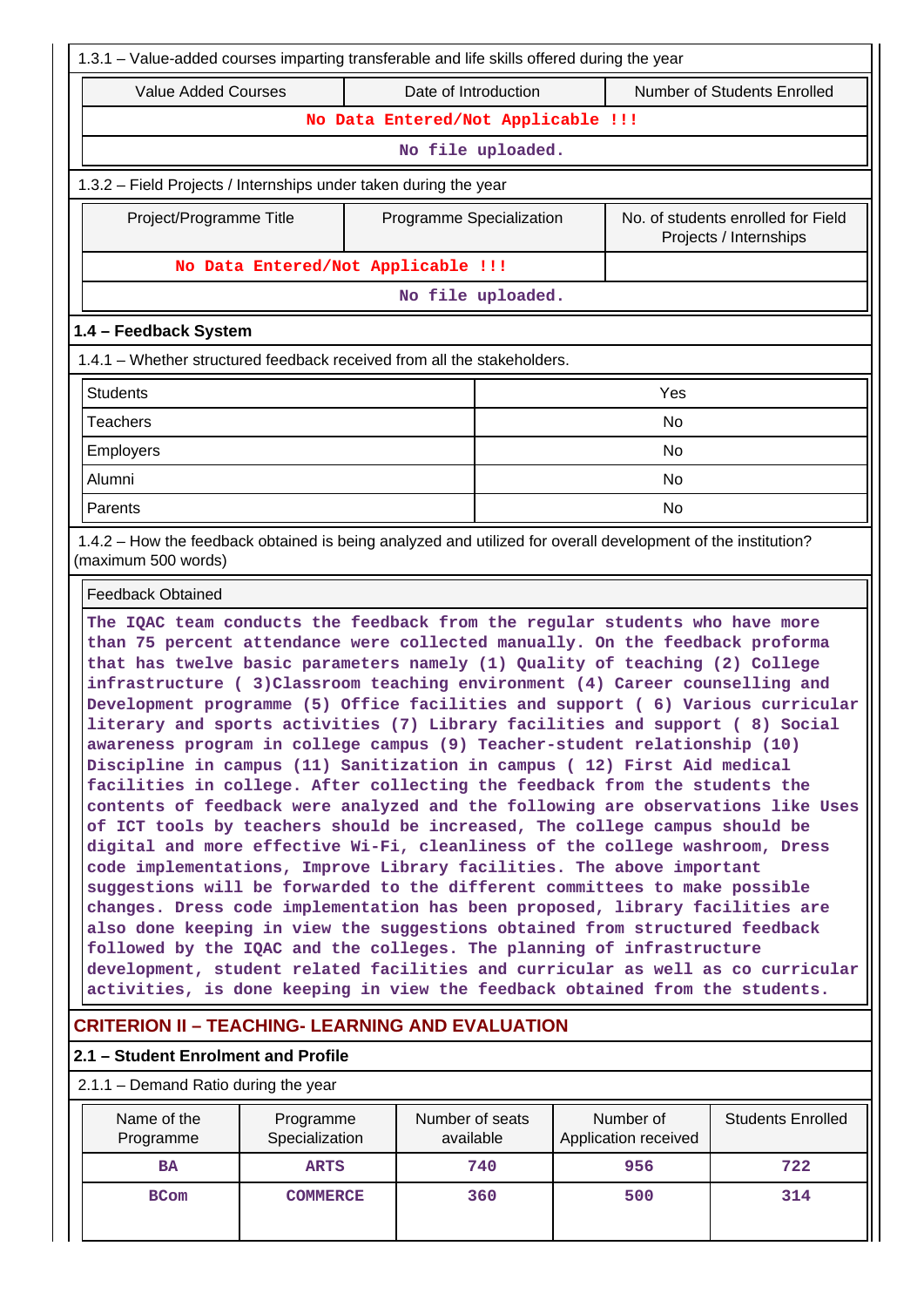| <b>MA</b>                                                                                                                                                                                      | <b>EDUCATION</b>                                                                                                                                                                                                                                                                                                                                                                                                                                                              |  |                                                                                     | 40                                                                                               |             | 8                                                                                                |      | 8                                                                           |
|------------------------------------------------------------------------------------------------------------------------------------------------------------------------------------------------|-------------------------------------------------------------------------------------------------------------------------------------------------------------------------------------------------------------------------------------------------------------------------------------------------------------------------------------------------------------------------------------------------------------------------------------------------------------------------------|--|-------------------------------------------------------------------------------------|--------------------------------------------------------------------------------------------------|-------------|--------------------------------------------------------------------------------------------------|------|-----------------------------------------------------------------------------|
| <b>MA</b>                                                                                                                                                                                      | 60<br>35<br><b>HINDI</b>                                                                                                                                                                                                                                                                                                                                                                                                                                                      |  |                                                                                     | 31                                                                                               |             |                                                                                                  |      |                                                                             |
| <b>MA</b>                                                                                                                                                                                      | <b>SOCIOLOGY</b><br>60                                                                                                                                                                                                                                                                                                                                                                                                                                                        |  | 45                                                                                  |                                                                                                  | 31          |                                                                                                  |      |                                                                             |
| <b>MCom</b>                                                                                                                                                                                    | <b>PURE COMMERCE</b><br>60<br>40                                                                                                                                                                                                                                                                                                                                                                                                                                              |  |                                                                                     |                                                                                                  | 35          |                                                                                                  |      |                                                                             |
| <b>MCom</b>                                                                                                                                                                                    | <b>APPLIED</b><br><b>ECONOMICS</b>                                                                                                                                                                                                                                                                                                                                                                                                                                            |  |                                                                                     | 60                                                                                               |             | 40                                                                                               |      | 24                                                                          |
|                                                                                                                                                                                                |                                                                                                                                                                                                                                                                                                                                                                                                                                                                               |  |                                                                                     | View File                                                                                        |             |                                                                                                  |      |                                                                             |
| 2.2 - Catering to Student Diversity                                                                                                                                                            |                                                                                                                                                                                                                                                                                                                                                                                                                                                                               |  |                                                                                     |                                                                                                  |             |                                                                                                  |      |                                                                             |
| 2.2.1 - Student - Full time teacher ratio (current year data)                                                                                                                                  |                                                                                                                                                                                                                                                                                                                                                                                                                                                                               |  |                                                                                     |                                                                                                  |             |                                                                                                  |      |                                                                             |
| Year                                                                                                                                                                                           | Number of<br>students enrolled<br>in the institution<br>(UG)                                                                                                                                                                                                                                                                                                                                                                                                                  |  | Number of<br>students enrolled<br>in the institution<br>(PG)                        | Number of<br>fulltime teachers<br>available in the<br>institution<br>teaching only UG<br>courses |             | Number of<br>fulltime teachers<br>available in the<br>institution<br>teaching only PG<br>courses |      | Number of<br>teachers<br>teaching both UG<br>and PG courses                 |
| 2019                                                                                                                                                                                           | 2583                                                                                                                                                                                                                                                                                                                                                                                                                                                                          |  | 276                                                                                 | 14                                                                                               |             |                                                                                                  | Nill | 20                                                                          |
| 2.3 - Teaching - Learning Process                                                                                                                                                              |                                                                                                                                                                                                                                                                                                                                                                                                                                                                               |  |                                                                                     |                                                                                                  |             |                                                                                                  |      |                                                                             |
| 2.3.1 - Percentage of teachers using ICT for effective teaching with Learning Management Systems (LMS), E-<br>learning resources etc. (current year data)                                      |                                                                                                                                                                                                                                                                                                                                                                                                                                                                               |  |                                                                                     |                                                                                                  |             |                                                                                                  |      |                                                                             |
| Number of<br><b>Teachers on Roll</b>                                                                                                                                                           | Number of<br>teachers using<br>ICT (LMS, e-<br>Resources)                                                                                                                                                                                                                                                                                                                                                                                                                     |  | <b>ICT Tools and</b><br>resources<br>available                                      | Number of ICT<br>enabled<br>Classrooms                                                           |             | Numberof smart<br>classrooms                                                                     |      | E-resources and<br>techniques used                                          |
| 34                                                                                                                                                                                             | 34                                                                                                                                                                                                                                                                                                                                                                                                                                                                            |  | 8                                                                                   | 3                                                                                                |             |                                                                                                  | Nill | 1                                                                           |
|                                                                                                                                                                                                |                                                                                                                                                                                                                                                                                                                                                                                                                                                                               |  | View File of ICT Tools and resources                                                |                                                                                                  |             |                                                                                                  |      |                                                                             |
|                                                                                                                                                                                                |                                                                                                                                                                                                                                                                                                                                                                                                                                                                               |  | View File of E-resources and techniques used                                        |                                                                                                  |             |                                                                                                  |      |                                                                             |
| 2.3.2 - Students mentoring system available in the institution? Give details. (maximum 500 words)                                                                                              |                                                                                                                                                                                                                                                                                                                                                                                                                                                                               |  |                                                                                     |                                                                                                  |             |                                                                                                  |      |                                                                             |
|                                                                                                                                                                                                | Mentoring is done by college teacher's right from the beginning of the admission. Our admission committee<br>provide counseling to the students so that they can opt subjects for different courses as their liking and academic<br>record. In classroom weaker students are mentored by respective teachers for which remedial classes is taken.<br>We also invite guest lecturers from academicians and persons related to social work/ industry for aforesaid<br>purposes. |  |                                                                                     |                                                                                                  |             |                                                                                                  |      |                                                                             |
| Number of students enrolled in the<br>institution                                                                                                                                              |                                                                                                                                                                                                                                                                                                                                                                                                                                                                               |  | Number of fulltime teachers                                                         |                                                                                                  |             |                                                                                                  |      | Mentor: Mentee Ratio                                                        |
|                                                                                                                                                                                                | 2859                                                                                                                                                                                                                                                                                                                                                                                                                                                                          |  |                                                                                     | 34                                                                                               |             |                                                                                                  |      | 1:84                                                                        |
| 2.4 - Teacher Profile and Quality                                                                                                                                                              |                                                                                                                                                                                                                                                                                                                                                                                                                                                                               |  |                                                                                     |                                                                                                  |             |                                                                                                  |      |                                                                             |
| 2.4.1 – Number of full time teachers appointed during the year                                                                                                                                 |                                                                                                                                                                                                                                                                                                                                                                                                                                                                               |  |                                                                                     |                                                                                                  |             |                                                                                                  |      |                                                                             |
| No. of sanctioned<br>positions                                                                                                                                                                 | No. of filled positions                                                                                                                                                                                                                                                                                                                                                                                                                                                       |  | Vacant positions                                                                    |                                                                                                  |             | Positions filled during<br>the current year                                                      |      | No. of faculty with<br>Ph.D                                                 |
| 50                                                                                                                                                                                             | 34                                                                                                                                                                                                                                                                                                                                                                                                                                                                            |  |                                                                                     | 16                                                                                               |             | 4                                                                                                |      | 27                                                                          |
| 2.4.2 - Honours and recognition received by teachers (received awards, recognition, fellowships at State, National,<br>International level from Government, recognised bodies during the year) |                                                                                                                                                                                                                                                                                                                                                                                                                                                                               |  |                                                                                     |                                                                                                  |             |                                                                                                  |      |                                                                             |
| Year of Award                                                                                                                                                                                  |                                                                                                                                                                                                                                                                                                                                                                                                                                                                               |  | Name of full time teachers<br>receiving awards from<br>state level, national level, |                                                                                                  | Designation |                                                                                                  |      | Name of the award,<br>fellowship, received from<br>Government or recognized |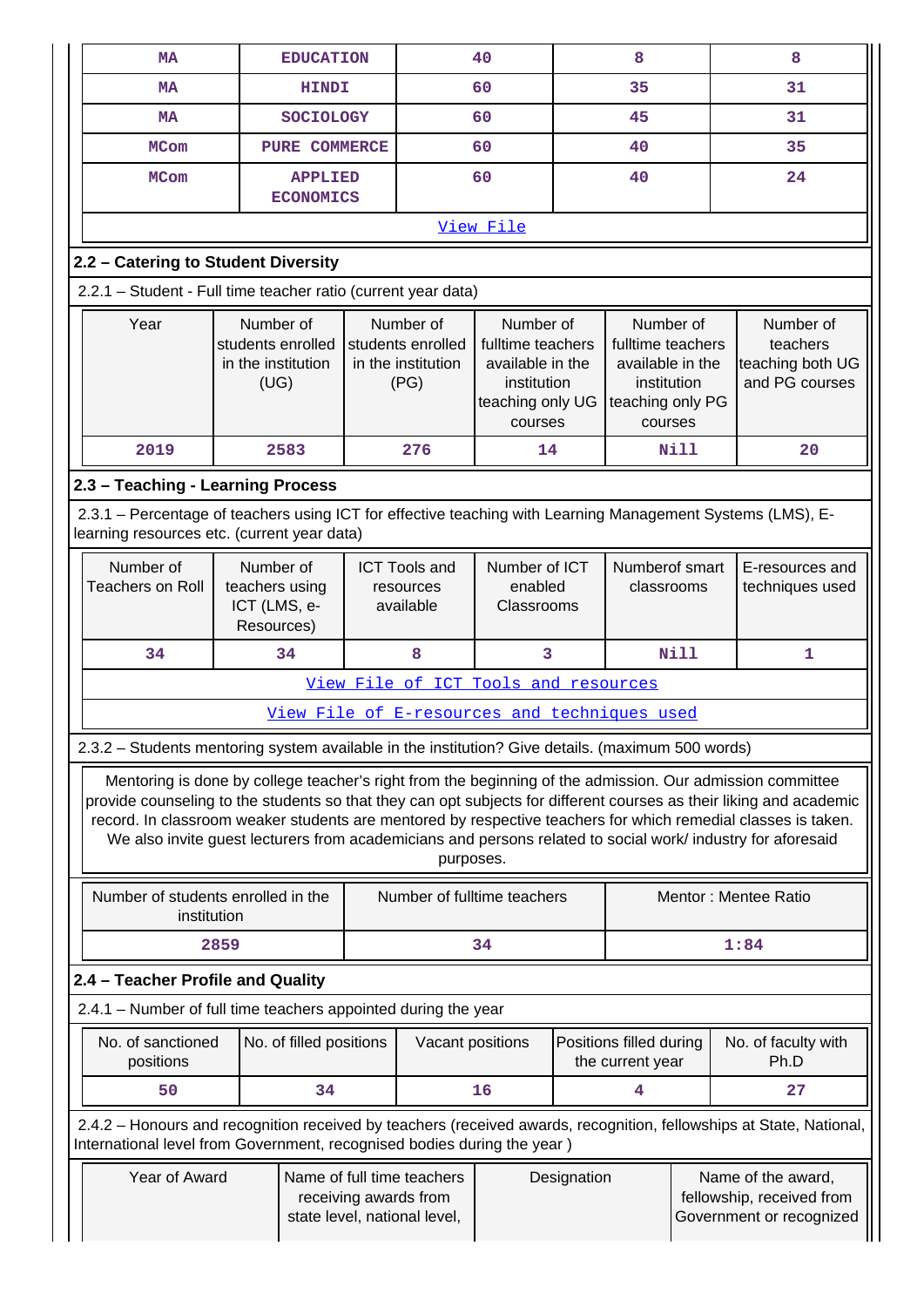|                                                                                                                                | international level                          |               |                        |                                                                |                                                                     | bodies                                                                          |
|--------------------------------------------------------------------------------------------------------------------------------|----------------------------------------------|---------------|------------------------|----------------------------------------------------------------|---------------------------------------------------------------------|---------------------------------------------------------------------------------|
| 2019                                                                                                                           | DR. MEENA KUMARI                             |               | Associate<br>Professor |                                                                | Bharat Shiksha<br>Ratna Award from<br>Economic Growth<br>Foundation |                                                                                 |
|                                                                                                                                |                                              |               | View File              |                                                                |                                                                     |                                                                                 |
| 2.5 - Evaluation Process and Reforms                                                                                           |                                              |               |                        |                                                                |                                                                     |                                                                                 |
| 2.5.1 - Number of days from the date of semester-end/ year- end examination till the declaration of results during<br>the year |                                              |               |                        |                                                                |                                                                     |                                                                                 |
| Programme Name                                                                                                                 | Programme Code                               | Semester/year |                        | Last date of the last<br>semester-end/year-<br>end examination |                                                                     | Date of declaration of<br>results of semester-<br>end/ year- end<br>examination |
| <b>BA</b>                                                                                                                      | <b>BA</b>                                    |               | $\mathbf{1}$           | 07/12/2019                                                     |                                                                     | 11/03/2020                                                                      |
| <b>BCom</b>                                                                                                                    | <b>BCOM</b>                                  |               | 3                      | 30/11/2019                                                     |                                                                     | 24/01/2020                                                                      |
| <b>MA</b>                                                                                                                      | MA. HINDI                                    |               | 4                      | 13/09/2020                                                     |                                                                     | 02/11/2020                                                                      |
| <b>MA</b>                                                                                                                      | <b>SOCIOLOGY</b><br>MA.                      |               | 4                      | 01/10/2020                                                     |                                                                     | 03/11/2020                                                                      |
| <b>MCom</b>                                                                                                                    | M.COM. PURE<br><b>COMMERCE</b>               |               | 4                      | 05/10/2020                                                     |                                                                     | 10/11/2020                                                                      |
| <b>MCom</b>                                                                                                                    | M.COM.<br><b>APPLIED</b><br><b>ECONOMICS</b> |               | 4                      | 06/10/2020                                                     |                                                                     | 13/11/2020                                                                      |
|                                                                                                                                |                                              |               | <u>View File</u>       |                                                                |                                                                     |                                                                                 |

2.5.2 – Reforms initiated on Continuous Internal Evaluation(CIE) system at the institutional level (250 words)

 **In yearly exams teachers take internal assessment of students which is done by the institutional teachers in every subject / paper twice a year. And in newly include semester system the institutional teachers take assignments, viva-voce as per the guidelines allotted for internal evaluation to institution by the Lucknow University.**

 2.5.3 – Academic calendar prepared and adhered for conduct of Examination and other related matters (250 words)

 **Academic calendar is prepared before the start of the session and is uploaded on the college website also. Academic calendar includes curricular and cocurricular activities, sports events of the forthcoming session. It is adhered to and the Principal of the institution ensures it by holding regular meetings with the head of the Departments. Our Academic calendar is prepared in line with the calendar if the Lucknow University.**

#### **2.6 – Student Performance and Learning Outcomes**

 2.6.1 – Program outcomes, program specific outcomes and course outcomes for all programs offered by the institution are stated and displayed in website of the institution (to provide the weblink)

#### <http://results.luonline.in/?cd=MwAwADAA>

2.6.2 – Pass percentage of students

| Programme<br>Code | Programme<br>Name | Programme<br>Specialization | Number of<br>students<br>appeared in the<br>final year<br>examination | Number of<br>students passed<br>in final year<br>examination | <b>Pass Percentage</b> |
|-------------------|-------------------|-----------------------------|-----------------------------------------------------------------------|--------------------------------------------------------------|------------------------|
|-------------------|-------------------|-----------------------------|-----------------------------------------------------------------------|--------------------------------------------------------------|------------------------|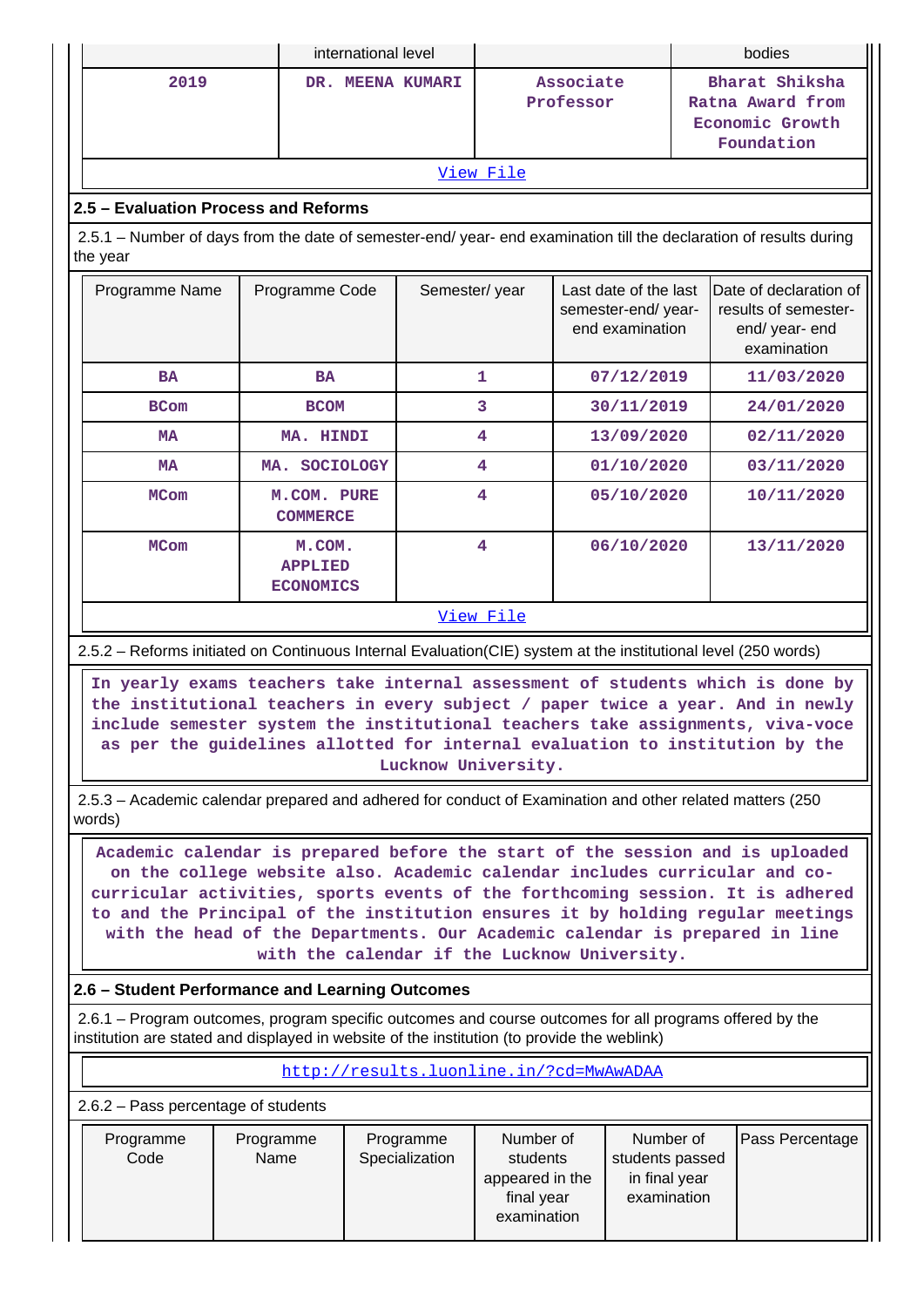| Nill                                                                                                                                                                      | <b>MCom</b>                                                                                                                              | <b>APPLIED</b><br><b>ECONOMICS</b>                                   | 32                      |  | 19               | 59.37           |  |
|---------------------------------------------------------------------------------------------------------------------------------------------------------------------------|------------------------------------------------------------------------------------------------------------------------------------------|----------------------------------------------------------------------|-------------------------|--|------------------|-----------------|--|
| Nill                                                                                                                                                                      | <b>MCom</b>                                                                                                                              | <b>PURE</b><br><b>COMMERCE</b>                                       | 44                      |  | 16               | 36.36           |  |
| <b>Nill</b>                                                                                                                                                               | <b>MA</b>                                                                                                                                | <b>SOCIOLOGY</b>                                                     | 32                      |  | 10               | 31.25           |  |
| Nill                                                                                                                                                                      | <b>MA</b>                                                                                                                                | <b>HINDI</b>                                                         | 23                      |  | 21               | 91.30           |  |
| Nill                                                                                                                                                                      | <b>BCom</b>                                                                                                                              | <b>COMMERCE</b>                                                      | 191                     |  | 163              | 85.34           |  |
| <b>Nill</b>                                                                                                                                                               | <b>BA</b>                                                                                                                                | <b>ARTS</b>                                                          | 262                     |  | 229              | 87.40           |  |
|                                                                                                                                                                           |                                                                                                                                          |                                                                      | View File               |  |                  |                 |  |
| 2.7 - Student Satisfaction Survey                                                                                                                                         |                                                                                                                                          |                                                                      |                         |  |                  |                 |  |
| 2.7.1 - Student Satisfaction Survey (SSS) on overall institutional performance (Institution may design the<br>questionnaire) (results and details be provided as weblink) |                                                                                                                                          |                                                                      |                         |  |                  |                 |  |
|                                                                                                                                                                           |                                                                                                                                          | https://kcpgclko.in/Admin/WebUploads/IOAC%20feed%20back%20report.pdf |                         |  |                  |                 |  |
| <b>CRITERION III - RESEARCH, INNOVATIONS AND EXTENSION</b>                                                                                                                |                                                                                                                                          |                                                                      |                         |  |                  |                 |  |
| 3.1 - Resource Mobilization for Research                                                                                                                                  |                                                                                                                                          |                                                                      |                         |  |                  |                 |  |
| 3.1.1 – Research funds sanctioned and received from various agencies, industry and other organisations                                                                    |                                                                                                                                          |                                                                      |                         |  |                  |                 |  |
| Nature of the Project                                                                                                                                                     | Duration                                                                                                                                 | Name of the funding                                                  |                         |  | Total grant      | Amount received |  |
|                                                                                                                                                                           |                                                                                                                                          | agency                                                               |                         |  | sanctioned       | during the year |  |
|                                                                                                                                                                           |                                                                                                                                          | No Data Entered/Not Applicable !!!                                   |                         |  |                  |                 |  |
|                                                                                                                                                                           | No file uploaded.                                                                                                                        |                                                                      |                         |  |                  |                 |  |
| 3.2 - Innovation Ecosystem                                                                                                                                                |                                                                                                                                          |                                                                      |                         |  |                  |                 |  |
|                                                                                                                                                                           | 3.2.1 – Workshops/Seminars Conducted on Intellectual Property Rights (IPR) and Industry-Academia Innovative<br>practices during the year |                                                                      |                         |  |                  |                 |  |
| Title of workshop/seminar                                                                                                                                                 |                                                                                                                                          | Name of the Dept.                                                    |                         |  |                  | Date            |  |
|                                                                                                                                                                           |                                                                                                                                          | No Data Entered/Not Applicable !!!                                   |                         |  |                  |                 |  |
| 3.2.2 - Awards for Innovation won by Institution/Teachers/Research scholars/Students during the year                                                                      |                                                                                                                                          |                                                                      |                         |  |                  |                 |  |
| Title of the innovation                                                                                                                                                   | Name of Awardee                                                                                                                          | Awarding Agency                                                      |                         |  | Date of award    | Category        |  |
|                                                                                                                                                                           |                                                                                                                                          | No Data Entered/Not Applicable !!!                                   |                         |  |                  |                 |  |
|                                                                                                                                                                           |                                                                                                                                          |                                                                      | No file uploaded.       |  |                  |                 |  |
| 3.2.3 - No. of Incubation centre created, start-ups incubated on campus during the year                                                                                   |                                                                                                                                          |                                                                      |                         |  |                  |                 |  |
| Incubation                                                                                                                                                                | Name                                                                                                                                     | Sponsered By                                                         | Name of the             |  | Nature of Start- | Date of         |  |
| Center                                                                                                                                                                    |                                                                                                                                          |                                                                      | Start-up                |  | up               | Commencement    |  |
|                                                                                                                                                                           |                                                                                                                                          | No Data Entered/Not Applicable !!!                                   |                         |  |                  |                 |  |
|                                                                                                                                                                           |                                                                                                                                          |                                                                      | No file uploaded.       |  |                  |                 |  |
| 3.3 - Research Publications and Awards                                                                                                                                    |                                                                                                                                          |                                                                      |                         |  |                  |                 |  |
| 3.3.1 - Incentive to the teachers who receive recognition/awards                                                                                                          |                                                                                                                                          |                                                                      |                         |  |                  |                 |  |
| <b>State</b>                                                                                                                                                              |                                                                                                                                          | National                                                             |                         |  |                  | International   |  |
| 0                                                                                                                                                                         |                                                                                                                                          | 0                                                                    |                         |  |                  | 0               |  |
| 3.3.2 - Ph. Ds awarded during the year (applicable for PG College, Research Center)                                                                                       |                                                                                                                                          |                                                                      |                         |  |                  |                 |  |
|                                                                                                                                                                           | Name of the Department                                                                                                                   |                                                                      | Number of PhD's Awarded |  |                  |                 |  |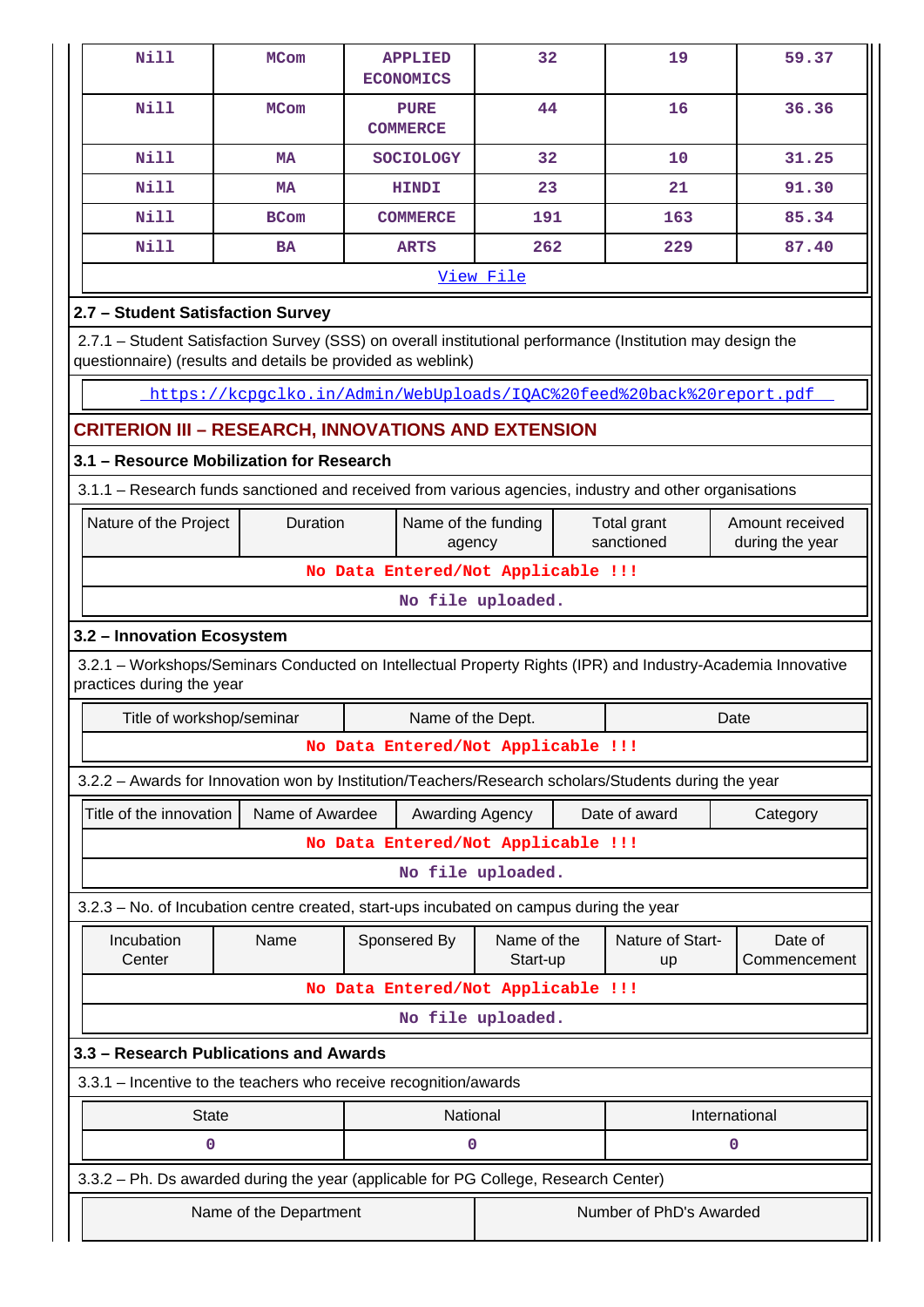| No Data Entered/Not Applicable !!!                                                                                                                                    |                           |                   |                                     |                                                 |                |                                                                    |                         |                                                      |   |                                                                    |
|-----------------------------------------------------------------------------------------------------------------------------------------------------------------------|---------------------------|-------------------|-------------------------------------|-------------------------------------------------|----------------|--------------------------------------------------------------------|-------------------------|------------------------------------------------------|---|--------------------------------------------------------------------|
| 3.3.3 - Research Publications in the Journals notified on UGC website during the year                                                                                 |                           |                   |                                     |                                                 |                |                                                                    |                         |                                                      |   |                                                                    |
|                                                                                                                                                                       | <b>Type</b><br>Department |                   |                                     |                                                 |                |                                                                    | Number of Publication   |                                                      |   | Average Impact Factor (if<br>any)                                  |
| National                                                                                                                                                              |                           |                   | Sociology                           |                                                 | $\overline{a}$ |                                                                    |                         |                                                      | 0 |                                                                    |
| International                                                                                                                                                         |                           |                   | Sociology                           |                                                 |                |                                                                    | 4                       |                                                      |   | 0                                                                  |
| National                                                                                                                                                              |                           |                   | <b>HINDI</b>                        |                                                 |                |                                                                    | $\overline{\mathbf{2}}$ |                                                      |   | $\mathbf 0$                                                        |
| International                                                                                                                                                         |                           |                   | <b>HINDI</b>                        |                                                 |                |                                                                    | 1                       |                                                      |   | $\mathbf 0$                                                        |
| National                                                                                                                                                              |                           |                   | <b>AIH</b>                          |                                                 |                |                                                                    | $\overline{2}$          |                                                      |   | $\mathbf 0$                                                        |
| International                                                                                                                                                         |                           |                   | <b>AIH</b>                          |                                                 |                |                                                                    | 1                       |                                                      |   | $\mathbf 0$                                                        |
| National                                                                                                                                                              |                           |                   | <b>EDUCATION</b>                    |                                                 |                |                                                                    | $\overline{\mathbf{2}}$ |                                                      |   | 0                                                                  |
| International                                                                                                                                                         |                           |                   | <b>EDUCATION</b>                    |                                                 |                |                                                                    | 4                       |                                                      |   | $\mathbf 0$                                                        |
| International                                                                                                                                                         |                           |                   | <b>PHYSICAL</b><br><b>EDUCATION</b> |                                                 |                |                                                                    | 1.                      |                                                      |   | $\mathbf 0$                                                        |
| National                                                                                                                                                              |                           |                   | <b>COMMERCE</b>                     |                                                 |                |                                                                    | 1                       |                                                      |   | $\mathbf 0$                                                        |
|                                                                                                                                                                       |                           |                   |                                     |                                                 | View File      |                                                                    |                         |                                                      |   |                                                                    |
| 3.3.4 - Books and Chapters in edited Volumes / Books published, and papers in National/International Conference<br>Proceedings per Teacher during the year            |                           |                   |                                     |                                                 |                |                                                                    |                         |                                                      |   |                                                                    |
|                                                                                                                                                                       |                           | Department        |                                     |                                                 |                |                                                                    |                         | Number of Publication                                |   |                                                                    |
|                                                                                                                                                                       |                           | <b>COMMERCE</b>   |                                     |                                                 | 2              |                                                                    |                         |                                                      |   |                                                                    |
|                                                                                                                                                                       |                           |                   |                                     |                                                 | View File      |                                                                    |                         |                                                      |   |                                                                    |
| 3.3.5 - Bibliometrics of the publications during the last Academic year based on average citation index in Scopus/<br>Web of Science or PubMed/ Indian Citation Index |                           |                   |                                     |                                                 |                |                                                                    |                         |                                                      |   |                                                                    |
| Title of the<br>Paper                                                                                                                                                 |                           | Name of<br>Author | Title of journal                    | Year of<br><b>Citation Index</b><br>publication |                | Institutional<br>affiliation as<br>mentioned in<br>the publication |                         | Number of<br>citations<br>excluding self<br>citation |   |                                                                    |
|                                                                                                                                                                       |                           |                   | No Data Entered/Not Applicable !!!  |                                                 |                |                                                                    |                         |                                                      |   |                                                                    |
|                                                                                                                                                                       |                           |                   |                                     | No file uploaded.                               |                |                                                                    |                         |                                                      |   |                                                                    |
| 3.3.6 - h-Index of the Institutional Publications during the year. (based on Scopus/ Web of science)                                                                  |                           |                   |                                     |                                                 |                |                                                                    |                         |                                                      |   |                                                                    |
| Title of the<br>Paper                                                                                                                                                 | Name of<br>Author         |                   | Title of journal                    | publication                                     | Year of        |                                                                    | h-index                 | Number of<br>citations<br>excluding self<br>citation |   | Institutional<br>affiliation as<br>mentioned in<br>the publication |
|                                                                                                                                                                       |                           |                   | No Data Entered/Not Applicable !!!  |                                                 |                |                                                                    |                         |                                                      |   |                                                                    |
|                                                                                                                                                                       |                           |                   |                                     | No file uploaded.                               |                |                                                                    |                         |                                                      |   |                                                                    |
| 3.3.7 - Faculty participation in Seminars/Conferences and Symposia during the year:                                                                                   |                           |                   |                                     |                                                 |                |                                                                    |                         |                                                      |   |                                                                    |
| Number of Faculty                                                                                                                                                     |                           |                   | International                       | National                                        |                |                                                                    | <b>State</b>            |                                                      |   | Local                                                              |
| Presented<br>papers                                                                                                                                                   |                           |                   | 4                                   |                                                 | 21             |                                                                    | 4                       |                                                      |   | <b>Nill</b>                                                        |
| Attended/Semi<br>nars/Workshops                                                                                                                                       |                           |                   | <b>Nill</b>                         |                                                 | 3              |                                                                    | Nill                    |                                                      |   | <b>Nill</b>                                                        |
| Resource                                                                                                                                                              |                           |                   | <b>Nill</b>                         |                                                 | $\mathbf{1}$   |                                                                    | <b>Nill</b>             |                                                      |   | <b>Nill</b>                                                        |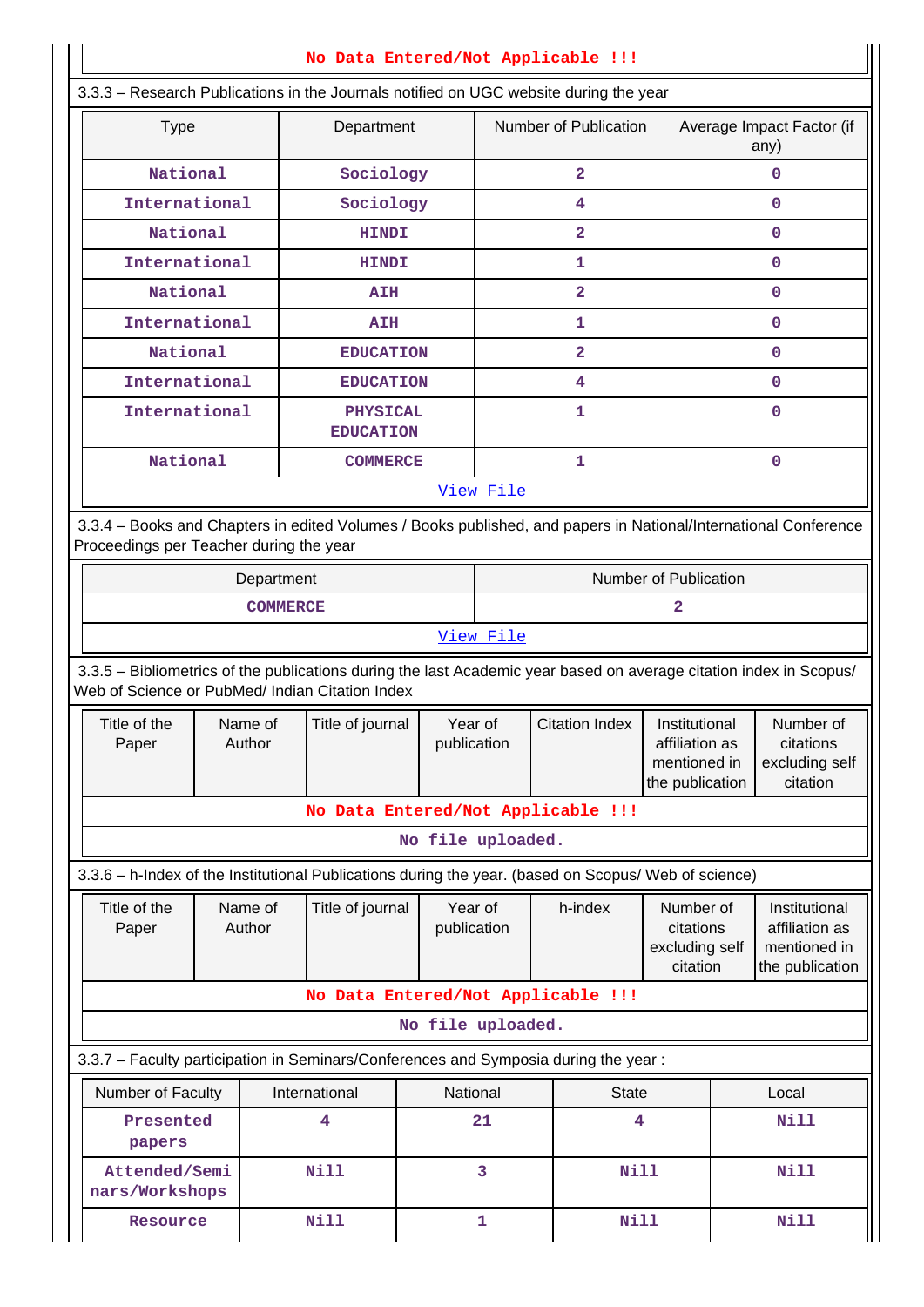[View File](https://assessmentonline.naac.gov.in/public/Postacc/Faculty_participation/17367_Faculty_participation_1640861224.xlsx)

#### **3.4 – Extension Activities**

 3.4.1 – Number of extension and outreach programmes conducted in collaboration with industry, community and Non- Government Organisations through NSS/NCC/Red cross/Youth Red Cross (YRC) etc., during the year

| Title of the activities                                                                                    | Organising unit/agency/<br>collaborating agency | Number of teachers<br>participated in such<br>activities | Number of students<br>participated in such<br>activities |
|------------------------------------------------------------------------------------------------------------|-------------------------------------------------|----------------------------------------------------------|----------------------------------------------------------|
| <b>Awareness Lecture</b><br>on Fee Refund and<br>Scholarship<br>Programmes<br>(09/11/2019)                 | SC-ST Committee                                 | $\overline{\mathbf{4}}$                                  | 35                                                       |
| National Unity<br>Day Celebration<br>(31/10/2019)                                                          | Department of<br>Hindi                          | 8                                                        | 89                                                       |
| Cultural<br>Activities on<br>Inauguration of<br>Satabadi Bhawan<br>(23/10/2019)                            | Cultural<br>Committee                           | 34                                                       | 158                                                      |
| Guest Lecture on<br>Inscriptions of<br>Ashoka (19/09/2019)                                                 | Ancient History<br>Department                   | $\overline{\mathbf{4}}$                                  | 134                                                      |
| Anusuchit Jati /<br>Janjati Ke Chhatr<br>Chhatraon Hetu<br>Vyvsay Evn Pramarsh<br>(16/09/2019)             | SC-ST Committee                                 | $\overline{\mathbf{4}}$                                  | 56                                                       |
| Kavya Ganga-01 on<br>the occasion of<br>Hindi Diwas<br>(14/09/2019)                                        | Department of<br>Hindi                          | 5                                                        | 135                                                      |
| Dengue awareness<br>programme<br>$(05-09/11/2019)$                                                         | Department of<br>Education                      | $\mathbf{1}$                                             | 7                                                        |
| Celebration of<br>National Sports Day<br>(29/08/2019)                                                      | Department of<br>Physical Education             | 3                                                        | 177                                                      |
| Cultural<br>Activities on<br>Independence Day<br>(15/08/2019)                                              | Cultural<br>Committee                           | 30                                                       | 52                                                       |
| Recent discourses<br>in theory and<br>research<br>methodology in<br>social sciences<br>$(05-09$ Aug. 2019) | Department of<br>Sociology                      | 15                                                       | 40                                                       |
|                                                                                                            |                                                 | View File                                                |                                                          |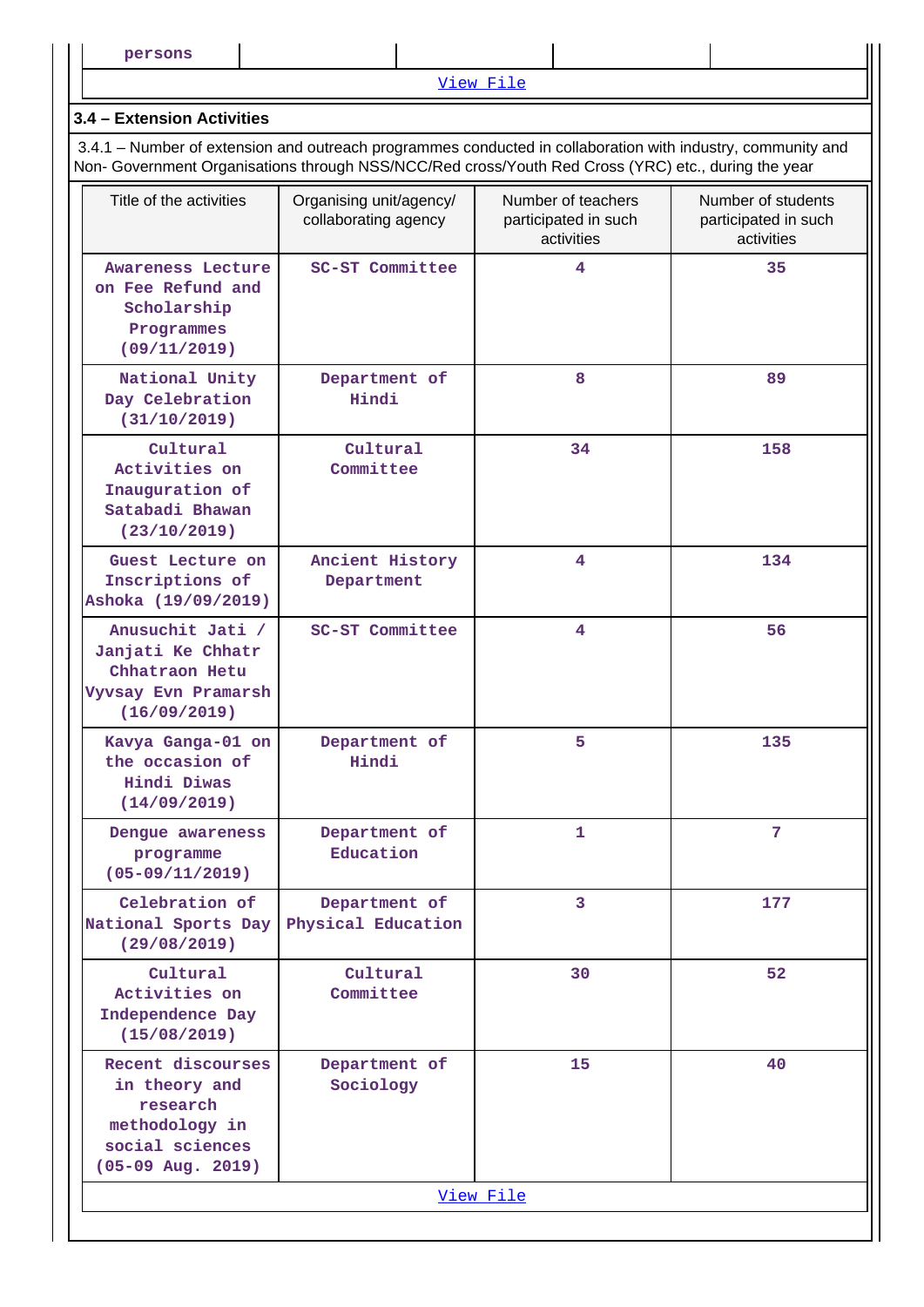| Name of the activity                                                                                                                                                                                           |                                                                                                                              |                                                          | Award/Recognition    |                                    |                             | <b>Awarding Bodies</b>         |                                                         |  | Number of students<br><b>Benefited</b>                  |
|----------------------------------------------------------------------------------------------------------------------------------------------------------------------------------------------------------------|------------------------------------------------------------------------------------------------------------------------------|----------------------------------------------------------|----------------------|------------------------------------|-----------------------------|--------------------------------|---------------------------------------------------------|--|---------------------------------------------------------|
|                                                                                                                                                                                                                |                                                                                                                              |                                                          |                      | No Data Entered/Not Applicable !!! |                             |                                |                                                         |  |                                                         |
|                                                                                                                                                                                                                |                                                                                                                              |                                                          |                      | No file uploaded.                  |                             |                                |                                                         |  |                                                         |
| 3.4.3 - Students participating in extension activities with Government Organisations, Non-Government<br>Organisations and programmes such as Swachh Bharat, Aids Awareness, Gender Issue, etc. during the year |                                                                                                                              |                                                          |                      |                                    |                             |                                |                                                         |  |                                                         |
| Name of the scheme                                                                                                                                                                                             |                                                                                                                              | Organising unit/Agen<br>cy/collaborating<br>agency       |                      | Name of the activity               |                             |                                | Number of teachers<br>participated in such<br>activites |  | Number of students<br>participated in such<br>activites |
| Atal Swasth<br>Sewa (23-24<br>Dec. 2019)                                                                                                                                                                       |                                                                                                                              | CMO Office<br>Lucknow                                    |                      | up                                 | <b>Health Check</b>         |                                | 34                                                      |  | 500                                                     |
| Dengue<br>awareness<br>programme<br>$(05 - 09/11/2019)$                                                                                                                                                        |                                                                                                                              | Department of<br>Education,<br>Klaicharan P.G<br>College |                      | programme                          | awareness                   |                                | $\overline{\mathbf{2}}$                                 |  | 7                                                       |
| <b>Balika</b><br>Surksha Jgrukta<br>Abhiyan<br>Karykram<br>"KAVACH"<br>(23/07/2019)                                                                                                                            | Directorate<br>15<br>awareness<br>of Women<br>programme<br>Welfare Uttar<br>Pradesh                                          |                                                          |                      |                                    | 200                         |                                |                                                         |  |                                                         |
|                                                                                                                                                                                                                |                                                                                                                              |                                                          |                      |                                    | View File                   |                                |                                                         |  |                                                         |
| 3.5 - Collaborations                                                                                                                                                                                           |                                                                                                                              |                                                          |                      |                                    |                             |                                |                                                         |  |                                                         |
| 3.5.1 – Number of Collaborative activities for research, faculty exchange, student exchange during the year                                                                                                    |                                                                                                                              |                                                          |                      |                                    |                             |                                |                                                         |  |                                                         |
| Nature of activity                                                                                                                                                                                             |                                                                                                                              |                                                          | Participant          |                                    | Source of financial support |                                |                                                         |  | Duration                                                |
|                                                                                                                                                                                                                |                                                                                                                              |                                                          |                      | No Data Entered/Not Applicable !!! |                             |                                |                                                         |  |                                                         |
|                                                                                                                                                                                                                |                                                                                                                              |                                                          |                      | No file uploaded.                  |                             |                                |                                                         |  |                                                         |
| 3.5.2 - Linkages with institutions/industries for internship, on-the- job training, project work, sharing of research<br>facilities etc. during the year                                                       |                                                                                                                              |                                                          |                      |                                    |                             |                                |                                                         |  |                                                         |
| Nature of linkage                                                                                                                                                                                              | Title of the<br>Name of the<br>linkage<br>partnering<br>institution/<br>industry<br>/research lab<br>with contact<br>details |                                                          | <b>Duration From</b> |                                    | <b>Duration To</b>          |                                | Participant                                             |  |                                                         |
|                                                                                                                                                                                                                |                                                                                                                              |                                                          |                      | No Data Entered/Not Applicable !!! |                             |                                |                                                         |  |                                                         |
|                                                                                                                                                                                                                |                                                                                                                              |                                                          |                      | No file uploaded.                  |                             |                                |                                                         |  |                                                         |
| 3.5.3 - MoUs signed with institutions of national, international importance, other universities, industries, corporate<br>houses etc. during the year                                                          |                                                                                                                              |                                                          |                      |                                    |                             |                                |                                                         |  |                                                         |
| Organisation<br>Date of MoU signed                                                                                                                                                                             |                                                                                                                              |                                                          | Purpose/Activities   |                                    |                             | Number of<br>students/teachers |                                                         |  |                                                         |
| participated under MoUs                                                                                                                                                                                        |                                                                                                                              |                                                          |                      |                                    |                             |                                |                                                         |  |                                                         |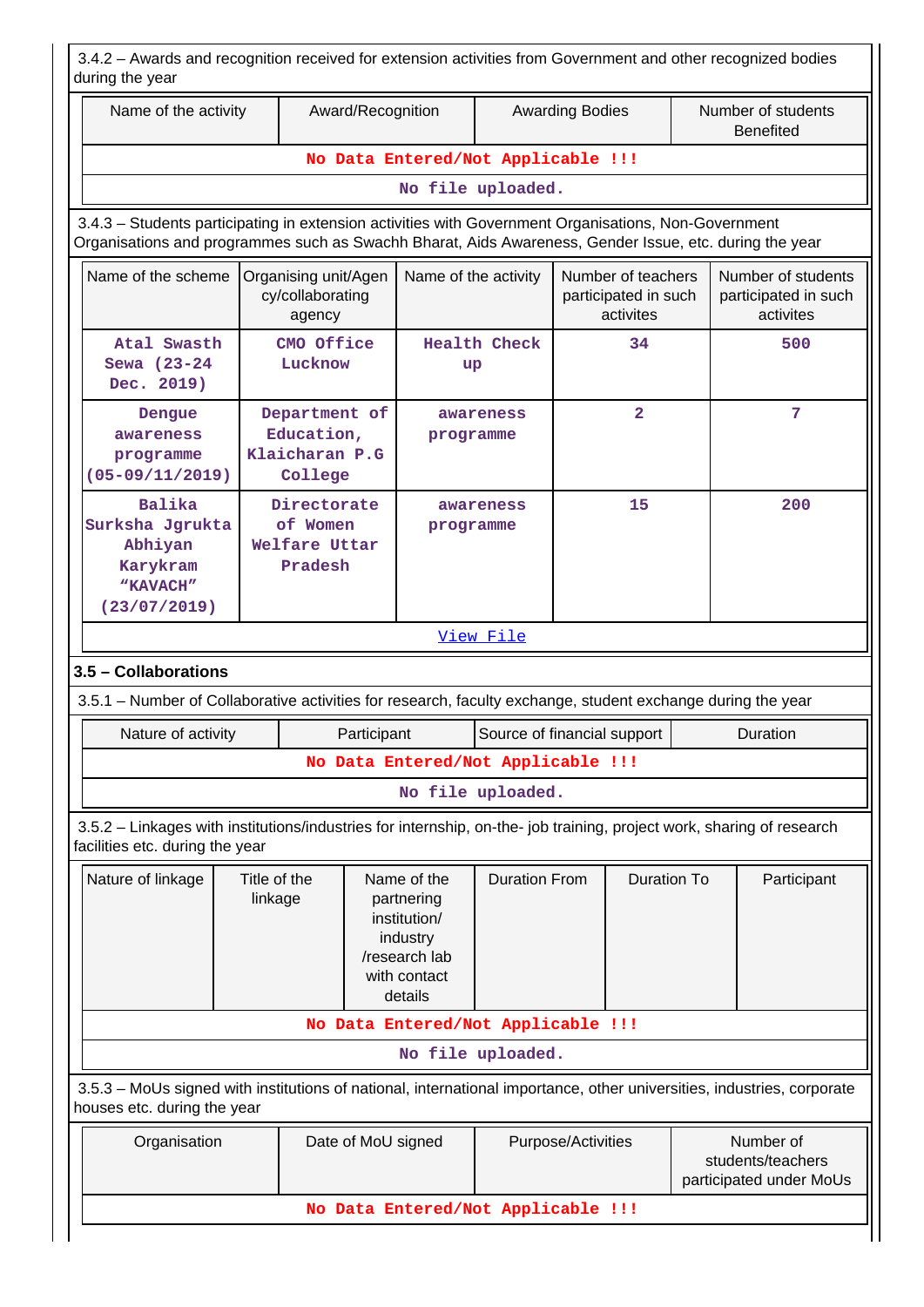| No file uploaded.                                                                                                                                                                                                                                       |                                                                        |             |           |                                                |                                |                    |  |  |  |
|---------------------------------------------------------------------------------------------------------------------------------------------------------------------------------------------------------------------------------------------------------|------------------------------------------------------------------------|-------------|-----------|------------------------------------------------|--------------------------------|--------------------|--|--|--|
|                                                                                                                                                                                                                                                         | <b>CRITERION IV – INFRASTRUCTURE AND LEARNING RESOURCES</b>            |             |           |                                                |                                |                    |  |  |  |
| 4.1 - Physical Facilities                                                                                                                                                                                                                               |                                                                        |             |           |                                                |                                |                    |  |  |  |
| 4.1.1 - Budget allocation, excluding salary for infrastructure augmentation during the year                                                                                                                                                             |                                                                        |             |           |                                                |                                |                    |  |  |  |
| Budget allocated for infrastructure augmentation                                                                                                                                                                                                        |                                                                        |             |           | Budget utilized for infrastructure development |                                |                    |  |  |  |
|                                                                                                                                                                                                                                                         | 7000000                                                                |             |           |                                                | 6090168                        |                    |  |  |  |
| 4.1.2 - Details of augmentation in infrastructure facilities during the year                                                                                                                                                                            |                                                                        |             |           |                                                |                                |                    |  |  |  |
|                                                                                                                                                                                                                                                         | <b>Facilities</b>                                                      |             |           |                                                | <b>Existing or Newly Added</b> |                    |  |  |  |
| Value of the equipment purchased<br>during the year (rs. in lakhs)                                                                                                                                                                                      |                                                                        |             |           |                                                | Newly Added                    |                    |  |  |  |
| Value of the equipment purchased<br>during the year (rs. in lakhs)                                                                                                                                                                                      |                                                                        |             |           |                                                | Existing                       |                    |  |  |  |
| purchased (Greater than 1-0 lakh)                                                                                                                                                                                                                       | Number of important equipments<br>during the current year              |             |           |                                                | Newly Added                    |                    |  |  |  |
| purchased (Greater than 1-0 lakh)                                                                                                                                                                                                                       | Number of important equipments<br>during the current year              |             |           | Existing                                       |                                |                    |  |  |  |
| Seminar halls with ICT facilities                                                                                                                                                                                                                       |                                                                        |             |           |                                                | Existing                       |                    |  |  |  |
|                                                                                                                                                                                                                                                         | Classrooms with Wi-Fi OR LAN                                           |             | Existing  |                                                |                                |                    |  |  |  |
|                                                                                                                                                                                                                                                         | Seminar Halls                                                          | Newly Added |           |                                                |                                |                    |  |  |  |
|                                                                                                                                                                                                                                                         | Seminar Halls                                                          |             | Existing  |                                                |                                |                    |  |  |  |
|                                                                                                                                                                                                                                                         | Laboratories                                                           |             | Existing  |                                                |                                |                    |  |  |  |
|                                                                                                                                                                                                                                                         | Class rooms                                                            |             |           |                                                | Newly Added                    |                    |  |  |  |
|                                                                                                                                                                                                                                                         | Class rooms                                                            |             | Existing  |                                                |                                |                    |  |  |  |
|                                                                                                                                                                                                                                                         | Campus Area                                                            |             | Existing  |                                                |                                |                    |  |  |  |
|                                                                                                                                                                                                                                                         |                                                                        |             | View File |                                                |                                |                    |  |  |  |
| 4.2 - Library as a Learning Resource                                                                                                                                                                                                                    |                                                                        |             |           |                                                |                                |                    |  |  |  |
| 4.2.1 - Library is automated {Integrated Library Management System (ILMS)}                                                                                                                                                                              |                                                                        |             |           |                                                |                                |                    |  |  |  |
| Name of the ILMS<br>software                                                                                                                                                                                                                            | Nature of automation (fully<br>or patially)                            |             |           | Version                                        |                                | Year of automation |  |  |  |
| Library<br>Management Software                                                                                                                                                                                                                          | Partially                                                              |             |           | 1.0                                            |                                | 2019               |  |  |  |
| 4.2.2 - Library Services                                                                                                                                                                                                                                |                                                                        |             |           |                                                |                                |                    |  |  |  |
| Library<br>Service Type                                                                                                                                                                                                                                 | Existing                                                               |             |           | Newly Added                                    |                                | Total              |  |  |  |
| Text<br><b>Books</b>                                                                                                                                                                                                                                    | 13047<br>1654483                                                       |             |           | 1707008<br>167<br>52525<br>13214               |                                |                    |  |  |  |
|                                                                                                                                                                                                                                                         |                                                                        |             | View File |                                                |                                |                    |  |  |  |
| 4.2.3 - E-content developed by teachers such as: e-PG- Pathshala, CEC (under e-PG- Pathshala CEC (Under<br>Graduate) SWAYAM other MOOCs platform NPTEL/NMEICT/any other Government initiatives & institutional<br>(Learning Management System (LMS) etc |                                                                        |             |           |                                                |                                |                    |  |  |  |
| Name of the Teacher                                                                                                                                                                                                                                     | Platform on which module<br>Name of the Module<br>Date of launching e- |             |           |                                                |                                |                    |  |  |  |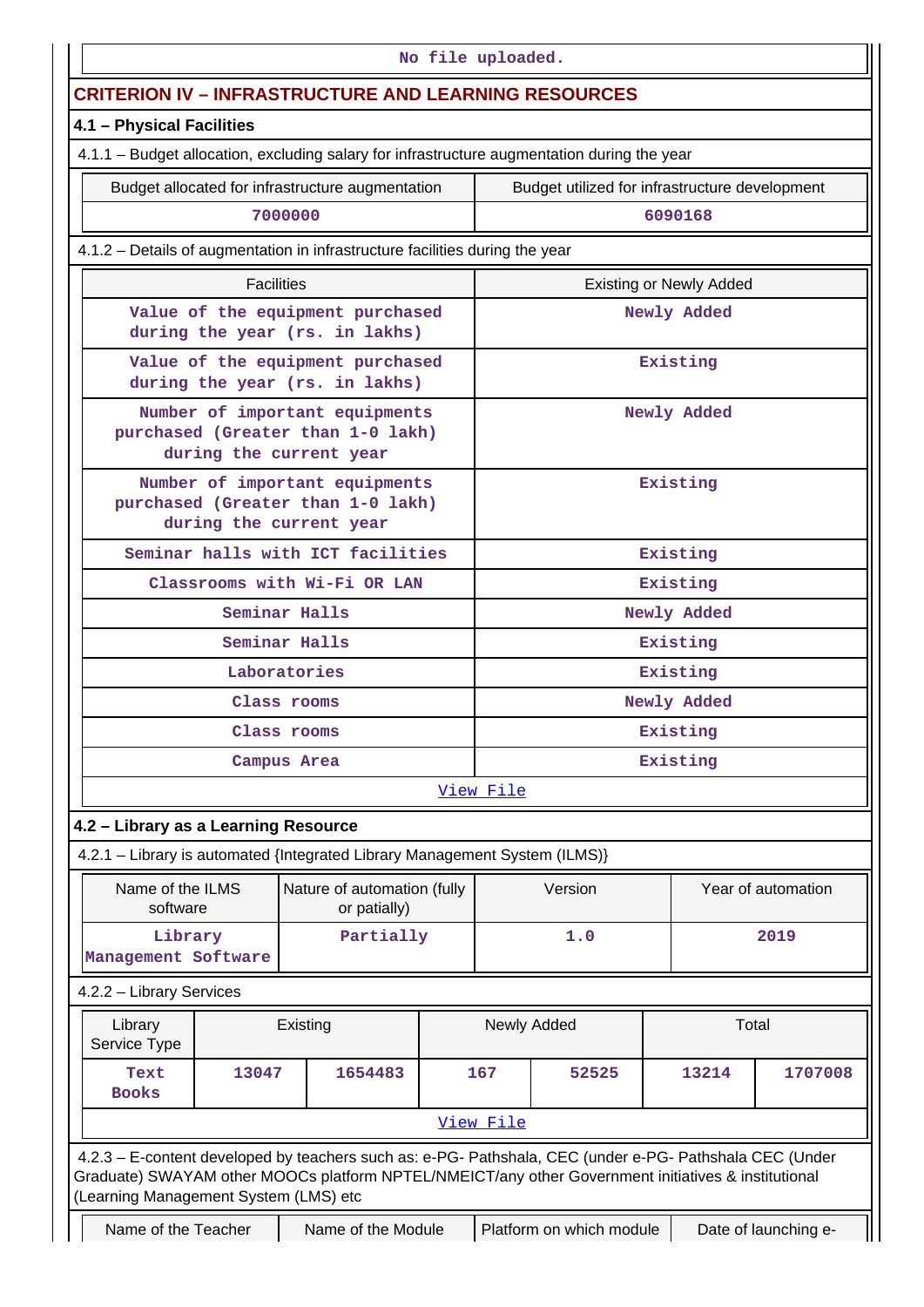| No Data Entered/Not Applicable !!!                                                                                                                                                                                                                                                                                                                                                                                                                                                                                                                                                                                                                                                                                                                                                                                                                                                                                                                                                                                                                                                                                                                                                                                                                                                                                                                                    |                 |                                                                                                                                 |                                          |                                                                                                                  |              |                                                                                                                |                                                   |                                                                                                                                                                                                                                                                                                                                                                                                                                                             |
|-----------------------------------------------------------------------------------------------------------------------------------------------------------------------------------------------------------------------------------------------------------------------------------------------------------------------------------------------------------------------------------------------------------------------------------------------------------------------------------------------------------------------------------------------------------------------------------------------------------------------------------------------------------------------------------------------------------------------------------------------------------------------------------------------------------------------------------------------------------------------------------------------------------------------------------------------------------------------------------------------------------------------------------------------------------------------------------------------------------------------------------------------------------------------------------------------------------------------------------------------------------------------------------------------------------------------------------------------------------------------|-----------------|---------------------------------------------------------------------------------------------------------------------------------|------------------------------------------|------------------------------------------------------------------------------------------------------------------|--------------|----------------------------------------------------------------------------------------------------------------|---------------------------------------------------|-------------------------------------------------------------------------------------------------------------------------------------------------------------------------------------------------------------------------------------------------------------------------------------------------------------------------------------------------------------------------------------------------------------------------------------------------------------|
| No file uploaded.                                                                                                                                                                                                                                                                                                                                                                                                                                                                                                                                                                                                                                                                                                                                                                                                                                                                                                                                                                                                                                                                                                                                                                                                                                                                                                                                                     |                 |                                                                                                                                 |                                          |                                                                                                                  |              |                                                                                                                |                                                   |                                                                                                                                                                                                                                                                                                                                                                                                                                                             |
|                                                                                                                                                                                                                                                                                                                                                                                                                                                                                                                                                                                                                                                                                                                                                                                                                                                                                                                                                                                                                                                                                                                                                                                                                                                                                                                                                                       |                 |                                                                                                                                 |                                          |                                                                                                                  |              |                                                                                                                |                                                   |                                                                                                                                                                                                                                                                                                                                                                                                                                                             |
|                                                                                                                                                                                                                                                                                                                                                                                                                                                                                                                                                                                                                                                                                                                                                                                                                                                                                                                                                                                                                                                                                                                                                                                                                                                                                                                                                                       |                 |                                                                                                                                 |                                          |                                                                                                                  |              |                                                                                                                |                                                   |                                                                                                                                                                                                                                                                                                                                                                                                                                                             |
| <b>Total Co</b><br>mputers                                                                                                                                                                                                                                                                                                                                                                                                                                                                                                                                                                                                                                                                                                                                                                                                                                                                                                                                                                                                                                                                                                                                                                                                                                                                                                                                            | Computer<br>Lab | Internet                                                                                                                        | <b>Browsing</b><br>centers               | Computer<br>Centers                                                                                              | Office       | Departme<br>nts                                                                                                | Available<br><b>Bandwidt</b><br>h (MBPS/<br>GBPS) | <b>Others</b>                                                                                                                                                                                                                                                                                                                                                                                                                                               |
| 38                                                                                                                                                                                                                                                                                                                                                                                                                                                                                                                                                                                                                                                                                                                                                                                                                                                                                                                                                                                                                                                                                                                                                                                                                                                                                                                                                                    | $\mathbf 0$     | 1                                                                                                                               | $\mathbf{0}$                             | $\mathbf 0$                                                                                                      | $\mathbf 0$  | $\mathbf{0}$                                                                                                   | 40                                                | $\mathbf 0$                                                                                                                                                                                                                                                                                                                                                                                                                                                 |
| $\mathbf 0$                                                                                                                                                                                                                                                                                                                                                                                                                                                                                                                                                                                                                                                                                                                                                                                                                                                                                                                                                                                                                                                                                                                                                                                                                                                                                                                                                           | $\mathbf 0$     | $\overline{a}$                                                                                                                  | $\mathbf{0}$                             | $\mathbf 0$                                                                                                      | $\mathbf 0$  | $\mathbf{0}$                                                                                                   | 350                                               | $\mathbf 0$                                                                                                                                                                                                                                                                                                                                                                                                                                                 |
| 38                                                                                                                                                                                                                                                                                                                                                                                                                                                                                                                                                                                                                                                                                                                                                                                                                                                                                                                                                                                                                                                                                                                                                                                                                                                                                                                                                                    | 0               | 3                                                                                                                               | $\mathbf 0$                              | $\mathbf 0$                                                                                                      | $\mathbf 0$  | $\mathbf 0$                                                                                                    | 390                                               | 0                                                                                                                                                                                                                                                                                                                                                                                                                                                           |
|                                                                                                                                                                                                                                                                                                                                                                                                                                                                                                                                                                                                                                                                                                                                                                                                                                                                                                                                                                                                                                                                                                                                                                                                                                                                                                                                                                       |                 |                                                                                                                                 |                                          |                                                                                                                  |              |                                                                                                                |                                                   |                                                                                                                                                                                                                                                                                                                                                                                                                                                             |
|                                                                                                                                                                                                                                                                                                                                                                                                                                                                                                                                                                                                                                                                                                                                                                                                                                                                                                                                                                                                                                                                                                                                                                                                                                                                                                                                                                       |                 |                                                                                                                                 |                                          |                                                                                                                  |              |                                                                                                                |                                                   |                                                                                                                                                                                                                                                                                                                                                                                                                                                             |
|                                                                                                                                                                                                                                                                                                                                                                                                                                                                                                                                                                                                                                                                                                                                                                                                                                                                                                                                                                                                                                                                                                                                                                                                                                                                                                                                                                       |                 |                                                                                                                                 |                                          |                                                                                                                  |              |                                                                                                                |                                                   |                                                                                                                                                                                                                                                                                                                                                                                                                                                             |
|                                                                                                                                                                                                                                                                                                                                                                                                                                                                                                                                                                                                                                                                                                                                                                                                                                                                                                                                                                                                                                                                                                                                                                                                                                                                                                                                                                       |                 |                                                                                                                                 |                                          |                                                                                                                  |              |                                                                                                                |                                                   |                                                                                                                                                                                                                                                                                                                                                                                                                                                             |
|                                                                                                                                                                                                                                                                                                                                                                                                                                                                                                                                                                                                                                                                                                                                                                                                                                                                                                                                                                                                                                                                                                                                                                                                                                                                                                                                                                       |                 |                                                                                                                                 |                                          |                                                                                                                  |              |                                                                                                                |                                                   |                                                                                                                                                                                                                                                                                                                                                                                                                                                             |
|                                                                                                                                                                                                                                                                                                                                                                                                                                                                                                                                                                                                                                                                                                                                                                                                                                                                                                                                                                                                                                                                                                                                                                                                                                                                                                                                                                       |                 |                                                                                                                                 |                                          |                                                                                                                  |              |                                                                                                                |                                                   |                                                                                                                                                                                                                                                                                                                                                                                                                                                             |
|                                                                                                                                                                                                                                                                                                                                                                                                                                                                                                                                                                                                                                                                                                                                                                                                                                                                                                                                                                                                                                                                                                                                                                                                                                                                                                                                                                       |                 |                                                                                                                                 |                                          |                                                                                                                  |              |                                                                                                                |                                                   |                                                                                                                                                                                                                                                                                                                                                                                                                                                             |
| Expenditure incurred on<br>Expenditure incurredon<br>Assigned Budget on<br>Assigned budget on<br>academic facilities<br>maintenance of academic<br>physical facilities<br>maintenance of physical<br>facilites                                                                                                                                                                                                                                                                                                                                                                                                                                                                                                                                                                                                                                                                                                                                                                                                                                                                                                                                                                                                                                                                                                                                                        |                 |                                                                                                                                 |                                          |                                                                                                                  |              |                                                                                                                |                                                   |                                                                                                                                                                                                                                                                                                                                                                                                                                                             |
|                                                                                                                                                                                                                                                                                                                                                                                                                                                                                                                                                                                                                                                                                                                                                                                                                                                                                                                                                                                                                                                                                                                                                                                                                                                                                                                                                                       |                 |                                                                                                                                 |                                          |                                                                                                                  |              |                                                                                                                |                                                   |                                                                                                                                                                                                                                                                                                                                                                                                                                                             |
|                                                                                                                                                                                                                                                                                                                                                                                                                                                                                                                                                                                                                                                                                                                                                                                                                                                                                                                                                                                                                                                                                                                                                                                                                                                                                                                                                                       |                 |                                                                                                                                 |                                          |                                                                                                                  |              |                                                                                                                |                                                   |                                                                                                                                                                                                                                                                                                                                                                                                                                                             |
| The college ensures optimal allocation and utilization of the available<br>financial recourses for maintenance and upkeep of different facilities by<br>holding regular meetings of various committees constituted for this purpose and<br>using the grants received the college as per the requirements in the interest<br>of students. The cleanliness, hygiene, sanitation, water supply, electricity,<br>security and stationery conditions are taken care of and updated to the Head of<br>the Institution. The teachers of Department of Physical Education keep a well-<br>maintained record of all the sports equipment. Procurement of new equipment is<br>done by following a proper procedure. The requirement and list of books is<br>taken from the concerned departments and HOD's are involved in the process. The<br>finalized list of required books is duly approved and signed by the Principal.<br>Suggestion box is installed inside the reading room to take users feedback.<br>Their continuous feedback helps a lot in introducing new ideas regarding<br>library enrichment. To ensure return of books, 'no dues' from the library is<br>mandatory for students before appearing in exam. Other issues such as weeding<br>out of old titles, schedule of issue/ return of books etc. are chalked out /<br>resolved by the library committee. |                 |                                                                                                                                 |                                          |                                                                                                                  |              |                                                                                                                |                                                   |                                                                                                                                                                                                                                                                                                                                                                                                                                                             |
|                                                                                                                                                                                                                                                                                                                                                                                                                                                                                                                                                                                                                                                                                                                                                                                                                                                                                                                                                                                                                                                                                                                                                                                                                                                                                                                                                                       | 160000          | 4.3 - IT Infrastructure<br>4.3.3 - Facility for e-content<br>component, during the year<br>institutional Website, provide link) | 4.3.1 - Technology Upgradation (overall) | Name of the e-content development facility<br>4.4 - Maintenance of Campus Infrastructure<br>facilities<br>158654 | 0 MBPS/ GBPS | is developed<br>4.3.2 - Bandwidth available of internet connection in the Institution (Leased line)<br>1910000 | No Data Entered/Not Applicable !!!                | content<br>Provide the link of the videos and media centre and<br>recording facility<br>4.4.1 - Expenditure incurred on maintenance of physical facilities and academic support facilities, excluding salary<br>1908684<br>4.4.2 – Procedures and policies for maintaining and utilizing physical, academic and support facilities - laboratory,<br>library, sports complex, computers, classrooms etc. (maximum 500 words) (information to be available in |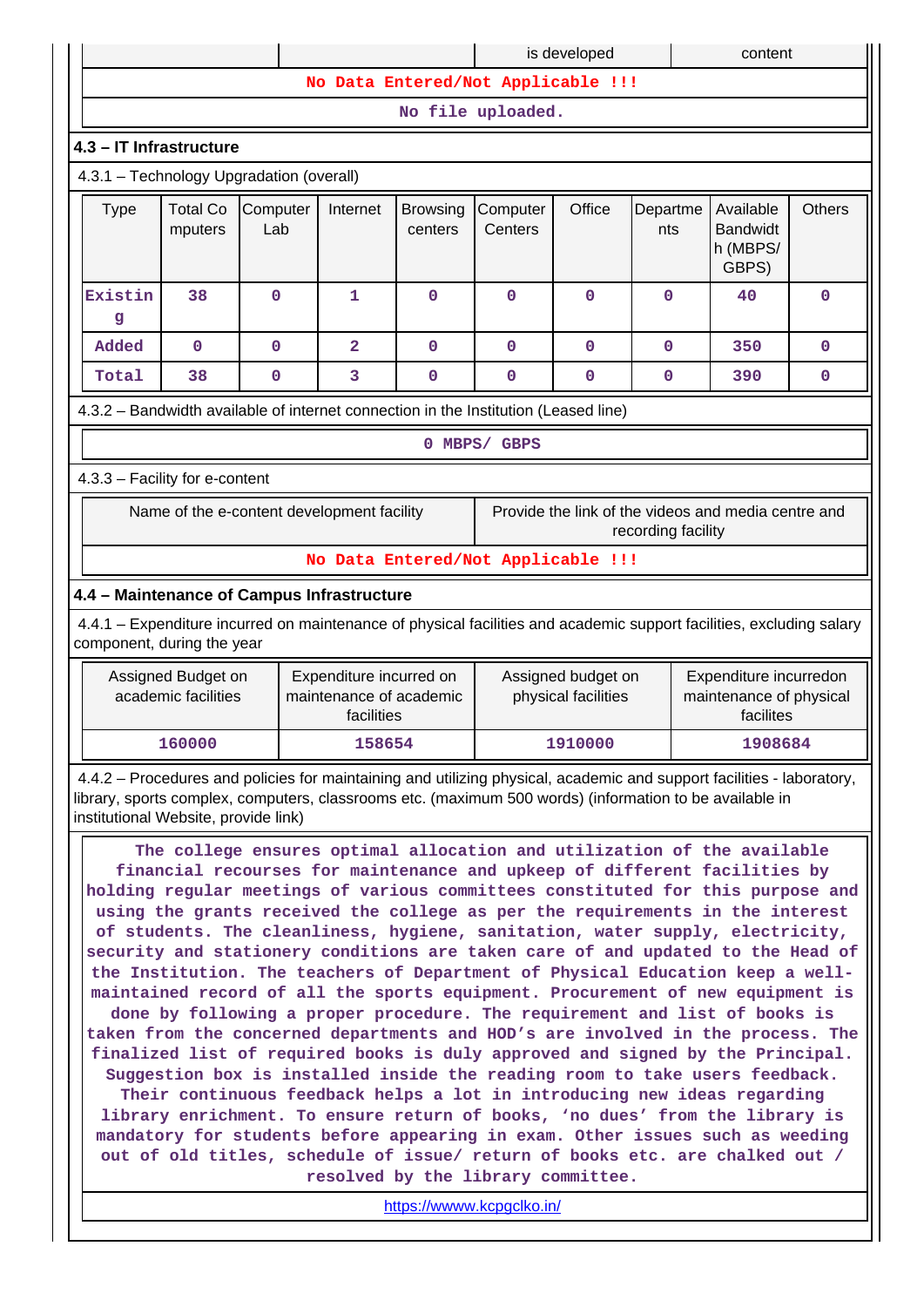| <b>CRITERION V - STUDENT SUPPORT AND PROGRESSION</b>                                                                                                                                                            |                                                                                                                                          |  |                                                                      |                                                                             |                                                              |           |                                   |  |  |
|-----------------------------------------------------------------------------------------------------------------------------------------------------------------------------------------------------------------|------------------------------------------------------------------------------------------------------------------------------------------|--|----------------------------------------------------------------------|-----------------------------------------------------------------------------|--------------------------------------------------------------|-----------|-----------------------------------|--|--|
| 5.1 - Student Support                                                                                                                                                                                           |                                                                                                                                          |  |                                                                      |                                                                             |                                                              |           |                                   |  |  |
| 5.1.1 - Scholarships and Financial Support                                                                                                                                                                      |                                                                                                                                          |  |                                                                      |                                                                             |                                                              |           |                                   |  |  |
|                                                                                                                                                                                                                 |                                                                                                                                          |  | Name/Title of the scheme                                             | Number of students                                                          |                                                              |           | Amount in Rupees                  |  |  |
| Financial Support<br>from institution                                                                                                                                                                           |                                                                                                                                          |  | Poor boys fund                                                       | 12                                                                          |                                                              |           | 24644                             |  |  |
| Financial Support<br>from Other Sources                                                                                                                                                                         |                                                                                                                                          |  |                                                                      |                                                                             |                                                              |           |                                   |  |  |
| a) National                                                                                                                                                                                                     |                                                                                                                                          |  | Post-metric<br>scholarship                                           | 1012                                                                        |                                                              |           | 6305461                           |  |  |
| b) International                                                                                                                                                                                                |                                                                                                                                          |  | <b>NA</b>                                                            | <b>Nill</b>                                                                 |                                                              |           | $\mathbf 0$                       |  |  |
|                                                                                                                                                                                                                 |                                                                                                                                          |  |                                                                      | View File                                                                   |                                                              |           |                                   |  |  |
| 5.1.2 - Number of capability enhancement and development schemes such as Soft skill development, Remedial<br>coaching, Language lab, Bridge courses, Yoga, Meditation, Personal Counselling and Mentoring etc., |                                                                                                                                          |  |                                                                      |                                                                             |                                                              |           |                                   |  |  |
| Name of the capability<br>enhancement scheme                                                                                                                                                                    |                                                                                                                                          |  | Date of implemetation                                                | Number of students<br>enrolled                                              |                                                              |           | Agencies involved                 |  |  |
|                                                                                                                                                                                                                 |                                                                                                                                          |  |                                                                      | No Data Entered/Not Applicable !!!                                          |                                                              |           |                                   |  |  |
|                                                                                                                                                                                                                 |                                                                                                                                          |  |                                                                      | No file uploaded.                                                           |                                                              |           |                                   |  |  |
|                                                                                                                                                                                                                 | 5.1.3 - Students benefited by guidance for competitive examinations and career counselling offered by the<br>institution during the year |  |                                                                      |                                                                             |                                                              |           |                                   |  |  |
| Year                                                                                                                                                                                                            | Name of the<br>scheme                                                                                                                    |  | Number of<br>benefited<br>students for<br>competitive<br>examination | Number of<br>benefited<br>students by<br>career<br>counseling<br>activities | Number of<br>students who<br>have passedin<br>the comp. exam |           | Number of<br>studentsp placed     |  |  |
|                                                                                                                                                                                                                 |                                                                                                                                          |  |                                                                      | No Data Entered/Not Applicable !!!                                          |                                                              |           |                                   |  |  |
|                                                                                                                                                                                                                 |                                                                                                                                          |  |                                                                      | No file uploaded.                                                           |                                                              |           |                                   |  |  |
| 5.1.4 - Institutional mechanism for transparency, timely redressal of student grievances, Prevention of sexual<br>harassment and ragging cases during the year                                                  |                                                                                                                                          |  |                                                                      |                                                                             |                                                              |           |                                   |  |  |
| Total grievances received                                                                                                                                                                                       |                                                                                                                                          |  | Number of grievances redressed                                       |                                                                             |                                                              | redressal | Avg. number of days for grievance |  |  |
| 8                                                                                                                                                                                                               |                                                                                                                                          |  |                                                                      | 8                                                                           |                                                              |           | 8                                 |  |  |
| 5.2 - Student Progression                                                                                                                                                                                       |                                                                                                                                          |  |                                                                      |                                                                             |                                                              |           |                                   |  |  |
| 5.2.1 - Details of campus placement during the year                                                                                                                                                             |                                                                                                                                          |  |                                                                      |                                                                             |                                                              |           |                                   |  |  |
|                                                                                                                                                                                                                 | On campus                                                                                                                                |  |                                                                      |                                                                             | Off campus                                                   |           |                                   |  |  |
| Nameof<br>organizations<br>visited                                                                                                                                                                              | Number of<br>students<br>participated                                                                                                    |  | Number of<br>stduents placed                                         | Nameof<br>organizations<br>visited                                          | Number of<br>students<br>participated                        |           | Number of<br>stduents placed      |  |  |
| NA                                                                                                                                                                                                              | Nill                                                                                                                                     |  | <b>Nill</b>                                                          | <b>NA</b>                                                                   | Nill                                                         |           | Nill                              |  |  |
|                                                                                                                                                                                                                 |                                                                                                                                          |  |                                                                      | No file uploaded.                                                           |                                                              |           |                                   |  |  |
| 5.2.2 - Student progression to higher education in percentage during the year                                                                                                                                   |                                                                                                                                          |  |                                                                      |                                                                             |                                                              |           |                                   |  |  |
| Year                                                                                                                                                                                                            | Number of<br>students                                                                                                                    |  | Programme<br>graduated from                                          | Depratment<br>graduated from                                                | Name of<br>institution joined                                |           | Name of<br>programme              |  |  |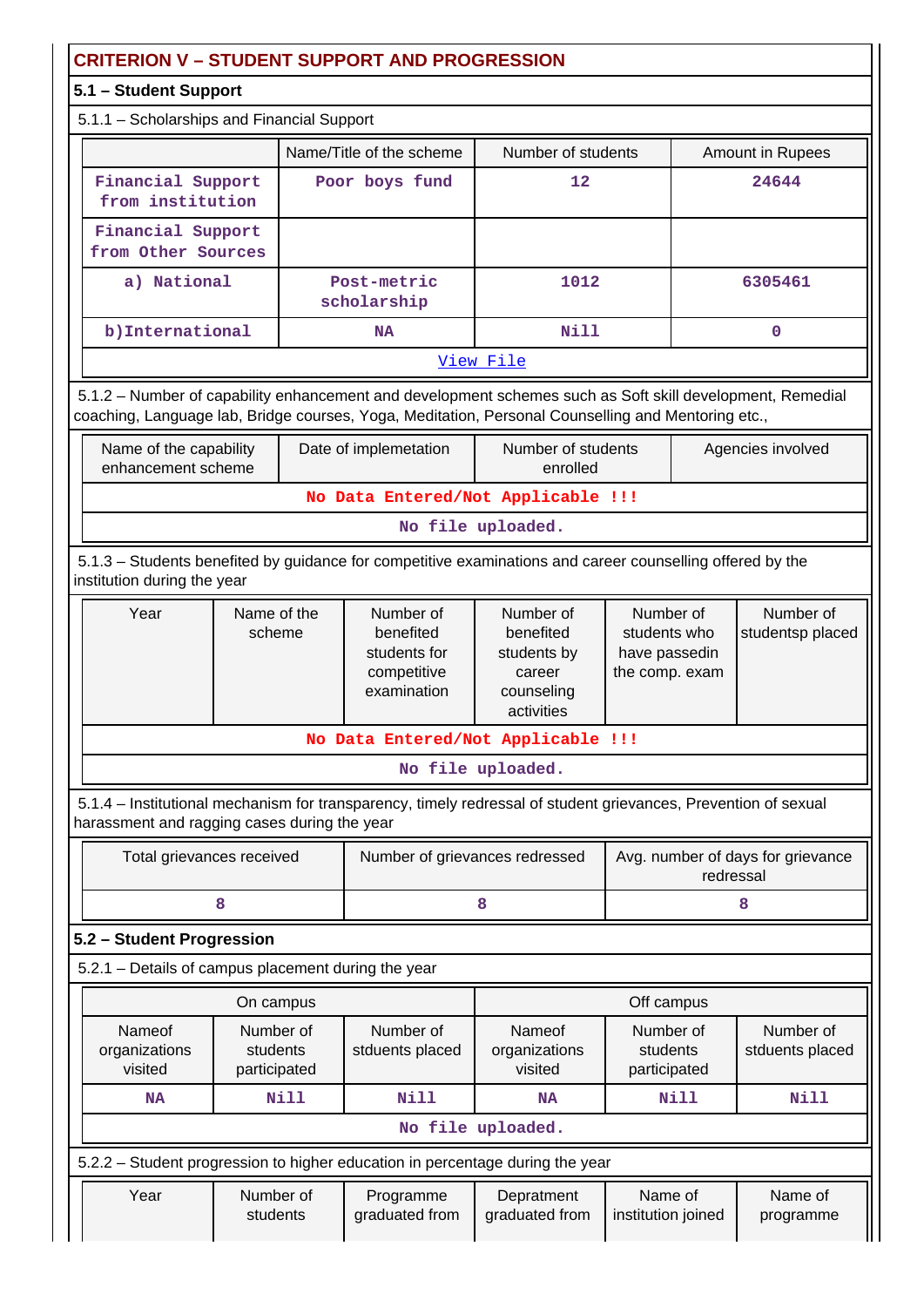|                                                                                                                                                                                                                                                                                                                                                                                                                                                                                                                            | enrolling into<br>higher education                                                   |                           |                                   |                   |                                     |     |                                         | admitted to                                                                                                         |  |
|----------------------------------------------------------------------------------------------------------------------------------------------------------------------------------------------------------------------------------------------------------------------------------------------------------------------------------------------------------------------------------------------------------------------------------------------------------------------------------------------------------------------------|--------------------------------------------------------------------------------------|---------------------------|-----------------------------------|-------------------|-------------------------------------|-----|-----------------------------------------|---------------------------------------------------------------------------------------------------------------------|--|
| 2019                                                                                                                                                                                                                                                                                                                                                                                                                                                                                                                       | 9                                                                                    |                           | <b>KCPG</b>                       | Arts              |                                     |     | <b>KCPG</b>                             | M.A<br>(Sociology)                                                                                                  |  |
| 2019                                                                                                                                                                                                                                                                                                                                                                                                                                                                                                                       | 4                                                                                    |                           | <b>KCPG</b>                       | Arts              |                                     |     | <b>KCPG</b>                             | M.A<br>(Hindi)                                                                                                      |  |
| 2019                                                                                                                                                                                                                                                                                                                                                                                                                                                                                                                       | $\overline{3}$                                                                       |                           | <b>KCPG</b>                       | Arts              |                                     |     | <b>KCPG</b>                             | M.A<br>(Education)                                                                                                  |  |
| 2019                                                                                                                                                                                                                                                                                                                                                                                                                                                                                                                       | 11                                                                                   |                           | <b>KCPG</b>                       | Commerce          |                                     |     | <b>KCPG</b>                             | M.Com<br>(Pure)                                                                                                     |  |
| 2019                                                                                                                                                                                                                                                                                                                                                                                                                                                                                                                       | $\overline{3}$                                                                       |                           | <b>KCPG</b>                       | Commerce          |                                     |     | <b>KCPG</b>                             | M.Com<br>(Applied)                                                                                                  |  |
|                                                                                                                                                                                                                                                                                                                                                                                                                                                                                                                            |                                                                                      |                           | View File                         |                   |                                     |     |                                         |                                                                                                                     |  |
| 5.2.3 - Students qualifying in state/ national/ international level examinations during the year<br>(eg:NET/SET/SLET/GATE/GMAT/CAT/GRE/TOFEL/Civil Services/State Government Services)                                                                                                                                                                                                                                                                                                                                     |                                                                                      |                           |                                   |                   |                                     |     |                                         |                                                                                                                     |  |
|                                                                                                                                                                                                                                                                                                                                                                                                                                                                                                                            | Items                                                                                |                           |                                   |                   |                                     |     | Number of students selected/ qualifying |                                                                                                                     |  |
|                                                                                                                                                                                                                                                                                                                                                                                                                                                                                                                            | <b>NET</b>                                                                           |                           |                                   |                   |                                     |     | 6                                       |                                                                                                                     |  |
|                                                                                                                                                                                                                                                                                                                                                                                                                                                                                                                            |                                                                                      |                           | View File                         |                   |                                     |     |                                         |                                                                                                                     |  |
| 5.2.4 – Sports and cultural activities / competitions organised at the institution level during the year                                                                                                                                                                                                                                                                                                                                                                                                                   |                                                                                      |                           |                                   |                   |                                     |     |                                         |                                                                                                                     |  |
|                                                                                                                                                                                                                                                                                                                                                                                                                                                                                                                            | Activity                                                                             |                           |                                   | Level             |                                     |     | Number of Participants                  |                                                                                                                     |  |
|                                                                                                                                                                                                                                                                                                                                                                                                                                                                                                                            | National Sports Day<br>Celebration (29/08/2019)                                      |                           | College                           |                   |                                     | 177 |                                         |                                                                                                                     |  |
|                                                                                                                                                                                                                                                                                                                                                                                                                                                                                                                            | Kathputali Nirtya on<br>College<br>25<br>the occasion of Basant<br>Mela (30/01/2020) |                           |                                   |                   |                                     |     |                                         |                                                                                                                     |  |
|                                                                                                                                                                                                                                                                                                                                                                                                                                                                                                                            | Annual Sports Day<br>$(10-11/02/2020)$                                               |                           | Inter Faculty                     |                   |                                     |     |                                         | 360                                                                                                                 |  |
|                                                                                                                                                                                                                                                                                                                                                                                                                                                                                                                            | Umangotsav<br>$(03 - 05/03/2020$                                                     |                           | Inter College<br>275              |                   |                                     |     |                                         |                                                                                                                     |  |
|                                                                                                                                                                                                                                                                                                                                                                                                                                                                                                                            |                                                                                      |                           | View File                         |                   |                                     |     |                                         |                                                                                                                     |  |
| 5.3 - Student Participation and Activities                                                                                                                                                                                                                                                                                                                                                                                                                                                                                 |                                                                                      |                           |                                   |                   |                                     |     |                                         |                                                                                                                     |  |
| level (award for a team event should be counted as one)                                                                                                                                                                                                                                                                                                                                                                                                                                                                    |                                                                                      |                           |                                   |                   |                                     |     |                                         | 5.3.1 – Number of awards/medals for outstanding performance in sports/cultural activities at national/international |  |
| Year                                                                                                                                                                                                                                                                                                                                                                                                                                                                                                                       | Name of the<br>award/medal                                                           | National/<br>Internaional | Number of<br>awards for<br>Sports |                   | Number of<br>awards for<br>Cultural |     | Student ID<br>number                    | Name of the<br>student                                                                                              |  |
|                                                                                                                                                                                                                                                                                                                                                                                                                                                                                                                            | No Data Entered/Not Applicable !!!                                                   |                           |                                   |                   |                                     |     |                                         |                                                                                                                     |  |
|                                                                                                                                                                                                                                                                                                                                                                                                                                                                                                                            |                                                                                      |                           |                                   | No file uploaded. |                                     |     |                                         |                                                                                                                     |  |
|                                                                                                                                                                                                                                                                                                                                                                                                                                                                                                                            |                                                                                      |                           |                                   |                   |                                     |     |                                         | 5.3.2 – Activity of Student Council & representation of students on academic & administrative bodies/committees of  |  |
| the institution (maximum 500 words)<br>With the purpose to create a smooth channel of communication with other<br>academic administrative committees of the college. College has Student<br>Representatives for curricular and co-curricular activities. These activities<br>are carried out by following Student Representatives:- 1. Cultural Committee 2.<br>Discipline Committee 3. Proctorial Board 4. Sports Committee 5. Decoration<br>Committee 6. NSS . For active participation in academic activities, advanced |                                                                                      |                           |                                   |                   |                                     |     |                                         |                                                                                                                     |  |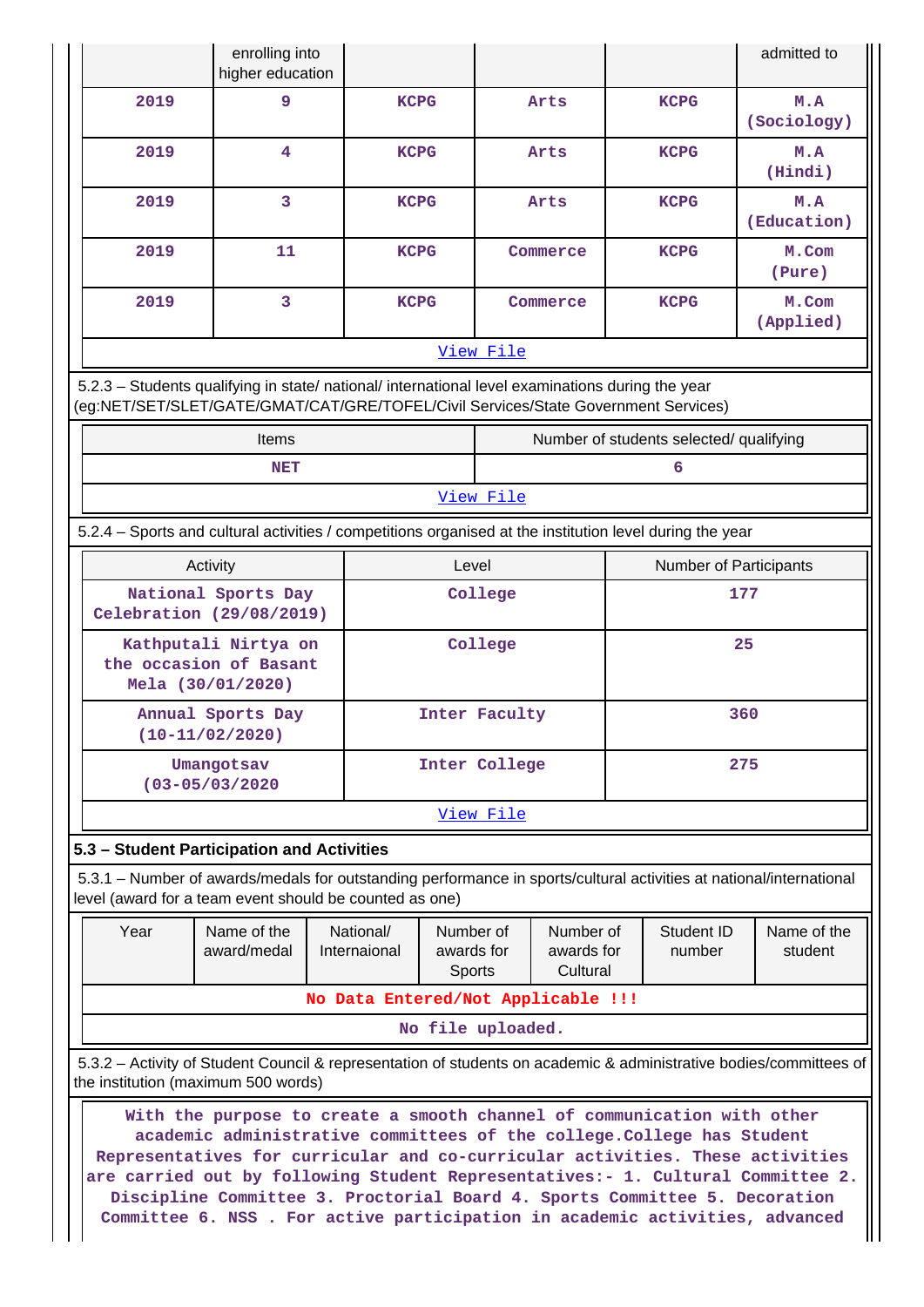#### **learners/students are engaged as student coordinators in different seminars, conferences, invited lectures, workshops, extension activities etc. For proper representation, active participation and inculcation of managerial skills.**

#### **5.4 – Alumni Engagement**

5.4.1 – Whether the institution has registered Alumni Association?

 **No**

5.4.2 – No. of enrolled Alumni:

5.4.3 – Alumni contribution during the year (in Rupees) :

**0**

**0**

5.4.4 – Meetings/activities organized by Alumni Association :

**NIL** 

#### **CRITERION VI – GOVERNANCE, LEADERSHIP AND MANAGEMENT**

**6.1 – Institutional Vision and Leadership**

 6.1.1 – Mention two practices of decentralization and participative management during the last year (maximum 500 words)

 **I. The College encourages participatory management and decentralization in most of the areas. It has separate and independent departments which are run by the cooperation and involvement of teachers along with the department incharge/HODs. The department in-charge/HODs are empowered to take decisions with the consent of the principal, to ensure the quality teaching and other important aspects related to the departments. Both senior and junior teachers are actively involved in various cells and committees. ii. Not only the teachers, but almost all stakeholders are involved in decision making process. It includes students' representatives, librarian and office staff, and also the parents, who contribute their ideas towards setting up of the institutional goals, crucial decision making and its implementation.**

6.1.2 – Does the institution have a Management Information System (MIS)?

**No. 2. In the case of the case of the case of the case of the case of the case of the case of the case of the case of the case of the case of the case of the case of the case of the case of the case of the case of the cas** 

#### **6.2 – Strategy Development and Deployment**

6.2.1 – Quality improvement strategies adopted by the institution for each of the following (with in 100 words each):

| <b>Strategy Type</b>   | Details                                                                                                                                                                                                                                                                                                                                                           |
|------------------------|-------------------------------------------------------------------------------------------------------------------------------------------------------------------------------------------------------------------------------------------------------------------------------------------------------------------------------------------------------------------|
| Curriculum Development | The Curricula for all the courses are<br>prescribed by the University of Lucknow<br>and time to time, amendments are made<br>in them as per the need.                                                                                                                                                                                                             |
| Teaching and Learning  | College ensures systematic and<br>planned delivery of syllabus. The<br>faculty members are required to deliver<br>lectures and complete the topic within<br>the stipulated period. Interactive<br>teaching is encouraged. Use of ICT is<br>also an important tool for the delivery<br>of curriculum. Guest Lectures from<br>experts are also regularly organised. |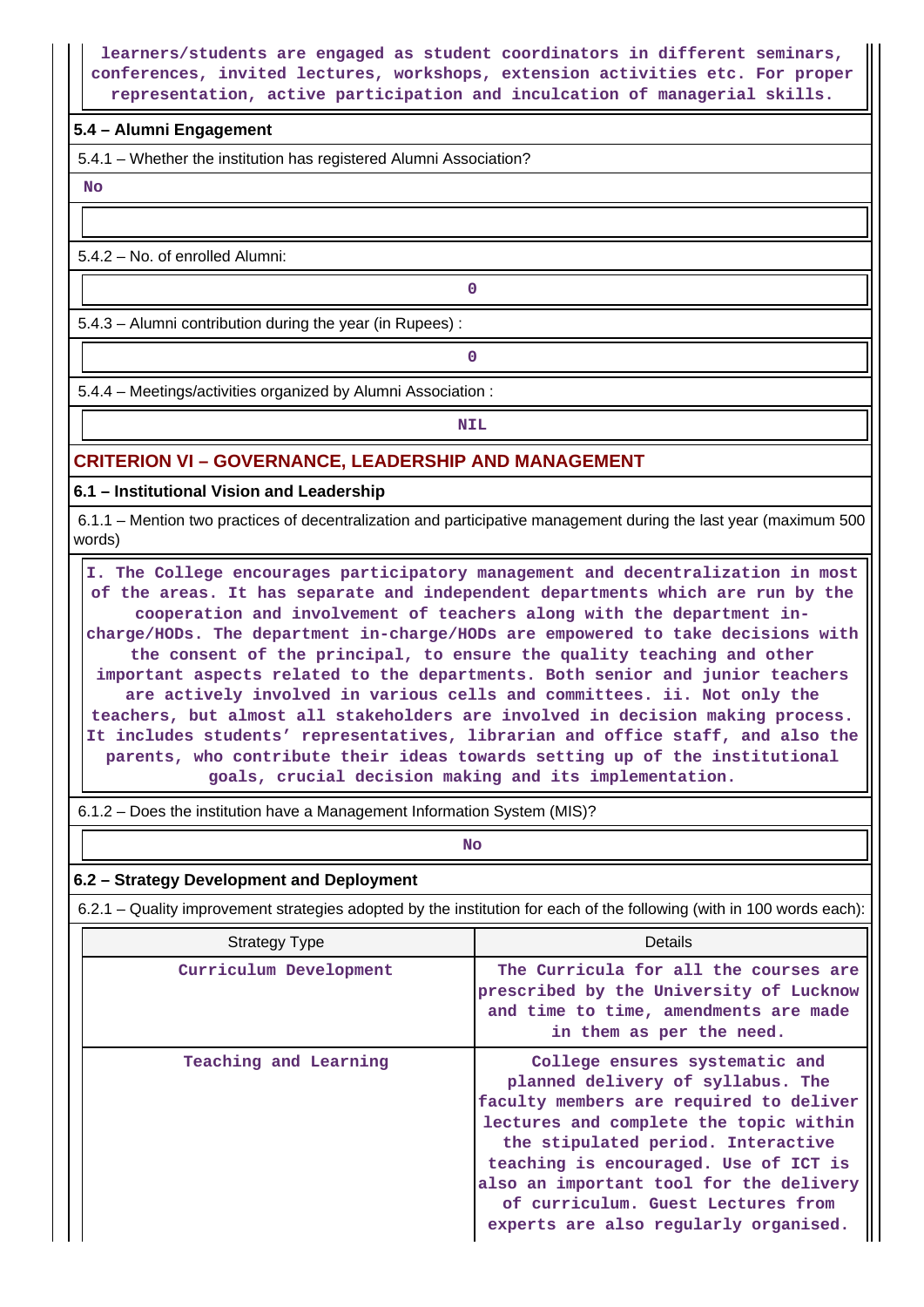|                                                               | Slow learners and weaker students are<br>assigned remedial classes and<br>additional teaching, learning<br>facilities.                                                                                                                                                                                                                                                                                                                                                                                                                                                                                                                                                                                                                                                                                                                        |
|---------------------------------------------------------------|-----------------------------------------------------------------------------------------------------------------------------------------------------------------------------------------------------------------------------------------------------------------------------------------------------------------------------------------------------------------------------------------------------------------------------------------------------------------------------------------------------------------------------------------------------------------------------------------------------------------------------------------------------------------------------------------------------------------------------------------------------------------------------------------------------------------------------------------------|
| Examination and Evaluation                                    | The Academic Calendar for the conduct<br>of examinations and evaluation is<br>prepared by the University of Lucknow.<br>Since the College is a affiliated<br>College of the University, examination<br>and evaluation are held as per the<br>rules and regulations of the University<br>and the College strictly adheres to<br>them. The internal assessment and<br>midterm examination is organized by the<br>examination department of college in a<br>systematic way.                                                                                                                                                                                                                                                                                                                                                                      |
| Research and Development                                      | For promoting research, college has<br>subscription for various online<br>research journals and libraries to<br>provide latest resources for the<br>faculty members. The college library<br>facilitates has research oriented<br>books, journals e-journals for research<br>reference. Almost all faculty members<br>are provided with personal computer<br>which helps them carry out their<br>research work. Wi-Fi enabled internet<br>facilities for the fast access to<br>online resources has been provided. The<br>faculty members are encouraged to<br>publish their research contributions in<br>various National/International Journals<br>and conferences. The college motivates<br>the faculty members to attend research<br>oriented<br>seminars/workshops/conferences, etc.                                                      |
| Library, ICT and Physical<br>Infrastructure / Instrumentation | The library uses 15 computers as<br>client servers. Management of Library<br>is done through the use of Library<br>Management Software. The college<br>regularly subscribes to INFLIBNET's<br>NList which provides e-books and e-<br>journals. These e-resources are<br>available to all the employees and<br>students of the college through proper<br>registration and by the use of unique<br>IDs and passwords. All the computers of<br>the library are connected together<br>through WiFi environment in the<br>library. The college has various 3 ICT<br>enabled rooms/seminar halls. Sufficient<br>classrooms, auditoriums, conference<br>halls, common rooms, playground,<br>parking, canteen, fire fighting system,<br>are some of them infrastructural<br>highlights. The new building of the<br>college, which has 13 class rooms, |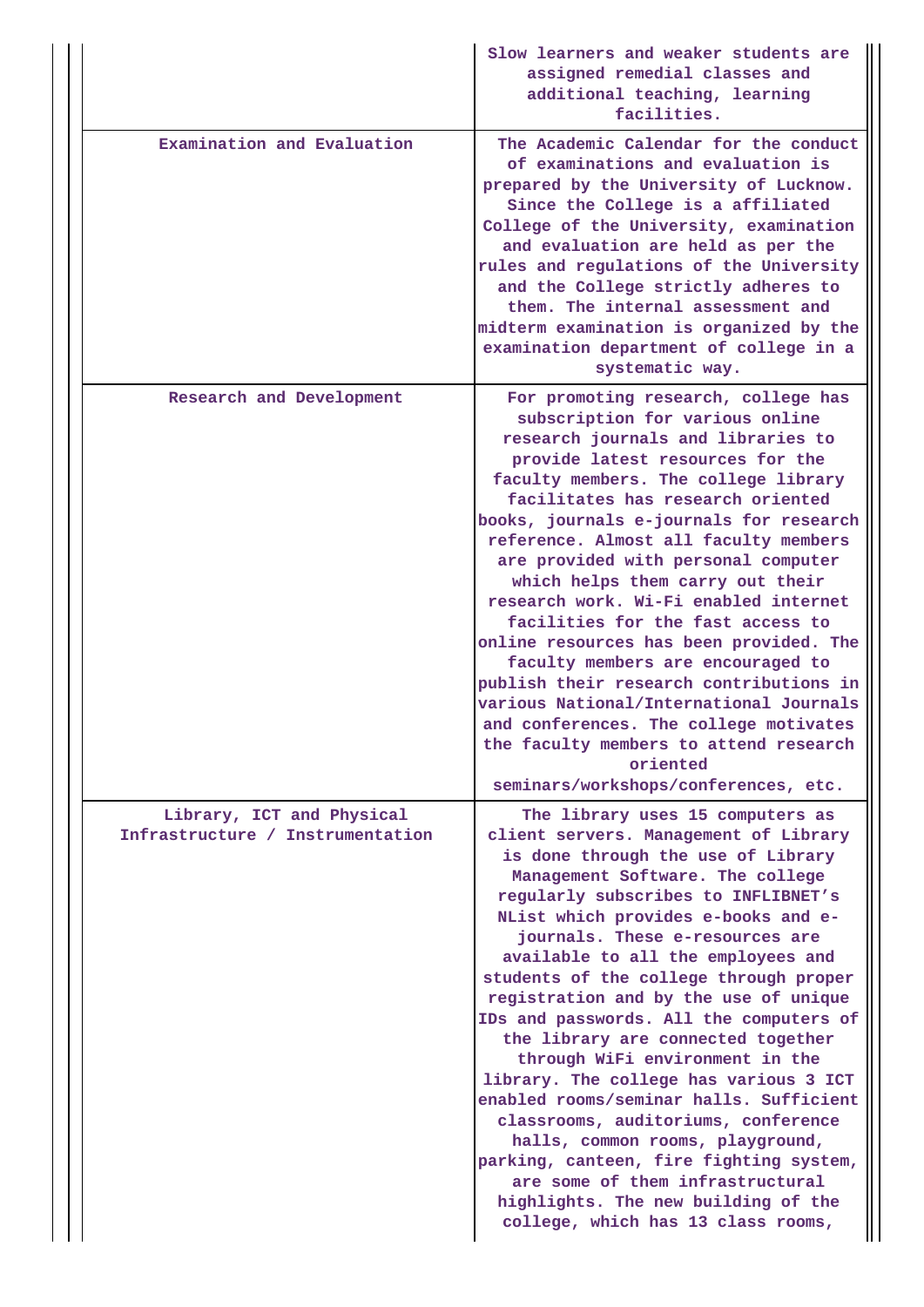|                                      | staff rooms and toilets, has been<br>completed. B.Sc. (P.C.M.), B.Sc.<br>(Computer Science) courses will also be<br>conducted in this campus from the<br>coming session.                                                                                                                                                                                                                                                                                                                                                                                                                                                                                                                                        |
|--------------------------------------|-----------------------------------------------------------------------------------------------------------------------------------------------------------------------------------------------------------------------------------------------------------------------------------------------------------------------------------------------------------------------------------------------------------------------------------------------------------------------------------------------------------------------------------------------------------------------------------------------------------------------------------------------------------------------------------------------------------------|
| Human Resource Management            | The recruitment process is as per the<br>guidelines of UGC, University of<br>Lucknow and the State Government of<br>Uttar Pradesh. The Institution has<br>grant in aid as well as self financing<br>programs thus staff recruitment is in<br>both sections. It is a equal<br>opportunity organisation and provides a<br>good working environment. There are<br>adequate welfare measures for all. A<br>transparent mechanism exists so all are<br>aware of their duties and<br>responsibilities. Non-teaching staff is<br>also employed on contractual basis to<br>meet the requirement of the offices and<br>the departments.                                                                                  |
| Industry Interaction / Collaboration | We are in process to collaborate with<br>local and national level companies and<br>Industry.                                                                                                                                                                                                                                                                                                                                                                                                                                                                                                                                                                                                                    |
| Admission of Students                | The college follows fully online<br>admission procedure. The students are<br>asked to fill up the online admission<br>form which is displayed in the month of<br>May. These forms are sorted and merit<br>list decided on the basis of marks<br>uploaded by the students with proofs.<br>The students submit the fees through<br>online transaction after their<br>certificates are physically verified by<br>the admission committee. In faculties<br>where optional subjects are offered,<br>counselling committees are constituted<br>to guide the students for the selection<br>of particular subjects. Reservation as<br>per state and central government norms<br>is applicable in the admission process. |

## 6.2.2 – Implementation of e-governance in areas of operations:

| E-governace area         | Details                                                                                                                                                                                                                                                                                                                                                                                                                                                                              |
|--------------------------|--------------------------------------------------------------------------------------------------------------------------------------------------------------------------------------------------------------------------------------------------------------------------------------------------------------------------------------------------------------------------------------------------------------------------------------------------------------------------------------|
| Planning and Development | Quality policy has been deployed<br>through understanding the expertise of<br>faculty, motivating the students for<br>writing articles on subject related<br>topics, preparing for debate on<br>contemporary issues, continuous<br>appraisal of the performance of the<br>students, teachers and administrative<br>staff. The college is constantly in<br>search of the areas which have scope<br>for improvement. There is also planning<br>for any unexpected eventuality like the |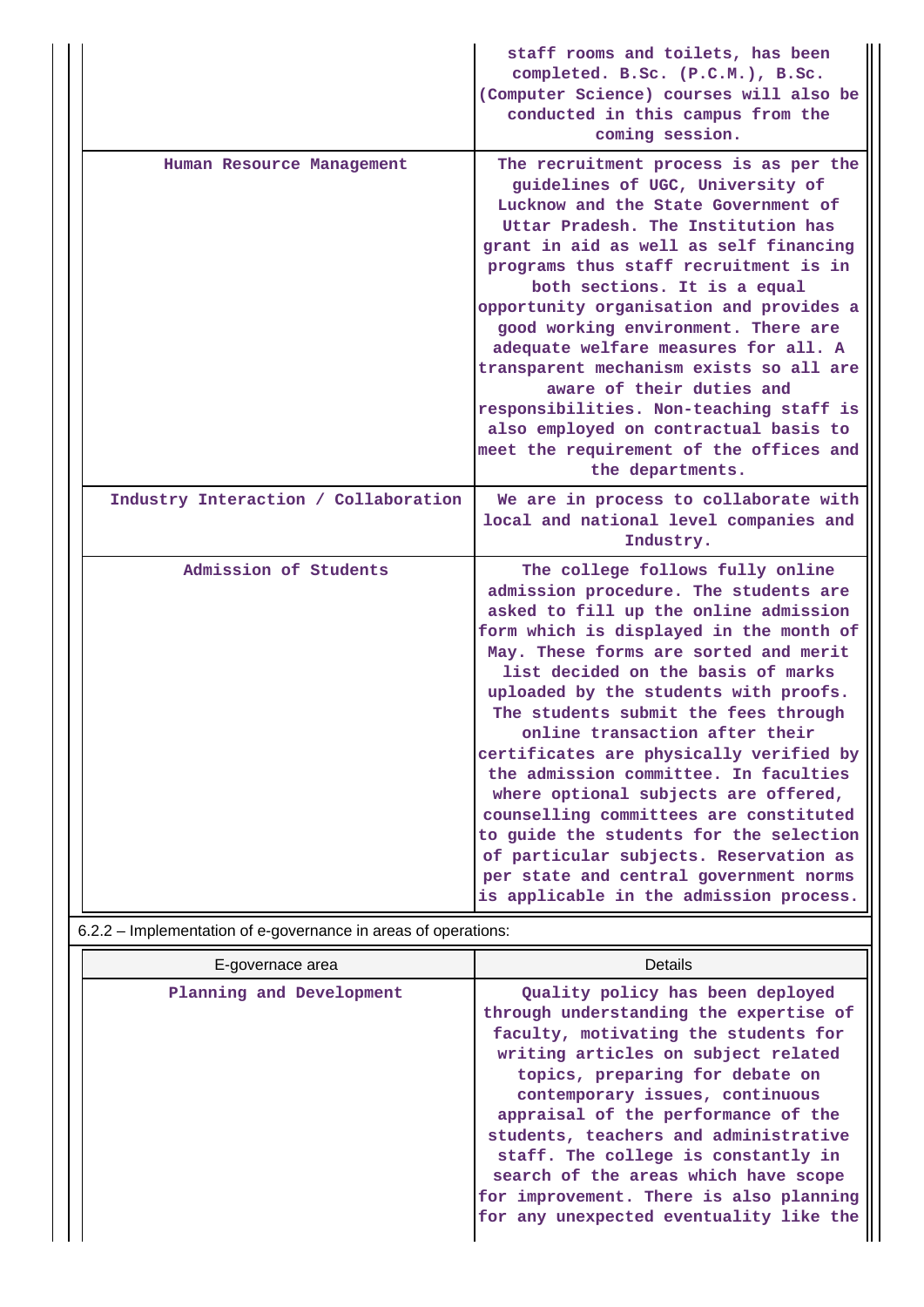|                               | sudden lockdon due to COVID 19. The<br>academic calendar is available on the<br>website so planning is done properly<br>for teaching, examinations, evaluation<br>and learning outcomes.                                                                                                                                                                                                                                                                                                                                                                                                                                                                                                                                                                                                                                                                                                                                                                                                                              |  |  |  |  |
|-------------------------------|-----------------------------------------------------------------------------------------------------------------------------------------------------------------------------------------------------------------------------------------------------------------------------------------------------------------------------------------------------------------------------------------------------------------------------------------------------------------------------------------------------------------------------------------------------------------------------------------------------------------------------------------------------------------------------------------------------------------------------------------------------------------------------------------------------------------------------------------------------------------------------------------------------------------------------------------------------------------------------------------------------------------------|--|--|--|--|
| Administration                | ? The Administration communicates<br>with Governing Body members as well as<br>the teaching and non-teaching staff<br>through email. ? All important<br>administrative information including<br>notices is regularly published on the<br>website. ? Fully automated, wireless<br>office with 24x7 internet facility ? To<br>achieve the target of Paperless IQAC,<br>committee members of it started using<br>Google facilities like- Google sheet,<br>Google Docs, Google Forms. ? The<br>college campus is equipped with CCTV<br>Cameras installed at various places of<br>need. ? ICT has been introduced in the<br>Administrative work. ? WhatsApp Group<br>helps to provide the brief notices of<br>any event to be happened on college. ?<br>WhatsApp Groups are also used for<br>awareness and of smooth functioning of<br>the same.                                                                                                                                                                           |  |  |  |  |
| Finance and Accounts          | The college follows a good governance<br>and digitalized accounting pattern for<br>managing its finances. In order to<br>bring about transparency in the<br>financial operations, no cash<br>transactions are allowed for any sort<br>of payment. Salaries are calculated on<br>standardized software provided by the<br>government and then directly disbursed<br>into the accounts of the employees. A<br>computerised record of salary, GPF,<br>Income tax, and other deductions are<br>maintained by the account officer. For<br>the purpose of books, equipments etc.,<br>tenders are invited by publication in<br>leading newspapers. The tenders are<br>opened in the presence of a purchase<br>committee which consists of senior<br>teachers of the college. Payments are<br>made to the agencies and suppliers by<br>online NEFT/RTGS transfers or cheques<br>only. Student scholarships, fees and<br>other charges are also collected and<br>disbursed through online mode of<br>transfer or cheques only. |  |  |  |  |
| Student Admission and Support | The phone numbers of the conveners of<br>various student support committees have<br>been displayed on the main entrance of<br>the college. The drop boxes for student<br>grievances are also placed at strategic<br>points in the college. The information                                                                                                                                                                                                                                                                                                                                                                                                                                                                                                                                                                                                                                                                                                                                                            |  |  |  |  |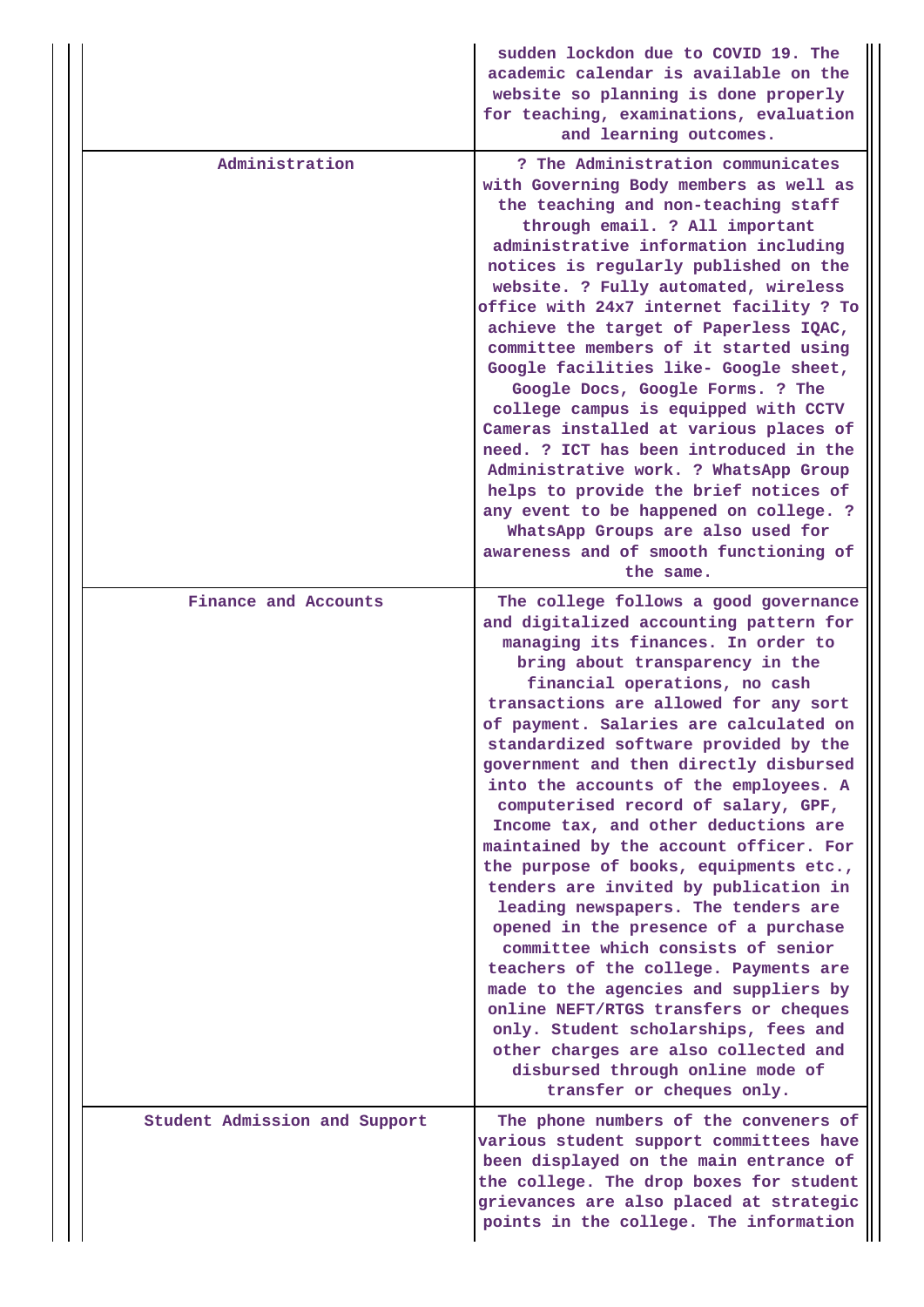|                                                                                                                                                                                                          | Examination                                                                                                                                                                                | about these services is also available<br>on our website as well as published in<br>the college magazine. The Principal<br>also holds regular meetings with the<br>student representatives to address<br>their grievances and their<br>representatives are nominated in<br>various cells and committees to<br>strengthen student support services.<br>Examinations are conducted on the<br>biannual and annual basis for which<br>students are intimated through bulk<br>mail via computer message service (CMS)<br>in the internal examination. The test<br>consists of written and oral evaluation |                                                                                                                                                                    |                                                             |          |                                                      |                                       |
|----------------------------------------------------------------------------------------------------------------------------------------------------------------------------------------------------------|--------------------------------------------------------------------------------------------------------------------------------------------------------------------------------------------|------------------------------------------------------------------------------------------------------------------------------------------------------------------------------------------------------------------------------------------------------------------------------------------------------------------------------------------------------------------------------------------------------------------------------------------------------------------------------------------------------------------------------------------------------------------------------------------------------|--------------------------------------------------------------------------------------------------------------------------------------------------------------------|-------------------------------------------------------------|----------|------------------------------------------------------|---------------------------------------|
|                                                                                                                                                                                                          |                                                                                                                                                                                            |                                                                                                                                                                                                                                                                                                                                                                                                                                                                                                                                                                                                      |                                                                                                                                                                    | where students can present their<br>point presentations.    |          |                                                      | assignments manually or through power |
|                                                                                                                                                                                                          |                                                                                                                                                                                            |                                                                                                                                                                                                                                                                                                                                                                                                                                                                                                                                                                                                      |                                                                                                                                                                    |                                                             |          |                                                      |                                       |
| 6.3 - Faculty Empowerment Strategies<br>of professional bodies during the year                                                                                                                           | 6.3.1 – Teachers provided with financial support to attend conferences / workshops and towards membership fee                                                                              |                                                                                                                                                                                                                                                                                                                                                                                                                                                                                                                                                                                                      |                                                                                                                                                                    |                                                             |          |                                                      |                                       |
| Name of Teacher<br>Year                                                                                                                                                                                  |                                                                                                                                                                                            |                                                                                                                                                                                                                                                                                                                                                                                                                                                                                                                                                                                                      | Name of conference/<br>Name of the<br>professional body for<br>workshop attended<br>for which financial<br>which membership<br>fee is provided<br>support provided |                                                             |          | Amount of support                                    |                                       |
|                                                                                                                                                                                                          |                                                                                                                                                                                            | No Data Entered/Not Applicable !!!                                                                                                                                                                                                                                                                                                                                                                                                                                                                                                                                                                   |                                                                                                                                                                    |                                                             |          |                                                      |                                       |
|                                                                                                                                                                                                          | No file uploaded.                                                                                                                                                                          |                                                                                                                                                                                                                                                                                                                                                                                                                                                                                                                                                                                                      |                                                                                                                                                                    |                                                             |          |                                                      |                                       |
|                                                                                                                                                                                                          | 6.3.2 – Number of professional development / administrative training programmes organized by the College for<br>teaching and non teaching staff during the year                            |                                                                                                                                                                                                                                                                                                                                                                                                                                                                                                                                                                                                      |                                                                                                                                                                    |                                                             |          |                                                      |                                       |
| Year<br>Title of the<br>Title of the<br>professional<br>administrative<br>development<br>training<br>programme<br>programme<br>organised for<br>organised for<br>teaching staff<br>non-teaching<br>staff |                                                                                                                                                                                            |                                                                                                                                                                                                                                                                                                                                                                                                                                                                                                                                                                                                      | From date                                                                                                                                                          | To Date<br>Number of<br>participants<br>(Teaching<br>staff) |          | Number of<br>participants<br>(non-teaching<br>staff) |                                       |
|                                                                                                                                                                                                          | No Data Entered/Not Applicable !!!                                                                                                                                                         |                                                                                                                                                                                                                                                                                                                                                                                                                                                                                                                                                                                                      |                                                                                                                                                                    |                                                             |          |                                                      |                                       |
|                                                                                                                                                                                                          |                                                                                                                                                                                            |                                                                                                                                                                                                                                                                                                                                                                                                                                                                                                                                                                                                      | No file uploaded.                                                                                                                                                  |                                                             |          |                                                      |                                       |
|                                                                                                                                                                                                          | 6.3.3 - No. of teachers attending professional development programmes, viz., Orientation Programme, Refresher<br>Course, Short Term Course, Faculty Development Programmes during the year |                                                                                                                                                                                                                                                                                                                                                                                                                                                                                                                                                                                                      |                                                                                                                                                                    |                                                             |          |                                                      |                                       |
| Title of the<br>professional<br>development<br>programme                                                                                                                                                 | Number of teachers<br>who attended                                                                                                                                                         | From Date                                                                                                                                                                                                                                                                                                                                                                                                                                                                                                                                                                                            | To date                                                                                                                                                            |                                                             | Duration |                                                      |                                       |
| Refresher<br>Course                                                                                                                                                                                      | 1                                                                                                                                                                                          |                                                                                                                                                                                                                                                                                                                                                                                                                                                                                                                                                                                                      | 17/06/2020                                                                                                                                                         | 30/06/2020                                                  |          |                                                      | 14                                    |
| One week<br>online Faculty<br>Development<br>Program on                                                                                                                                                  | 1                                                                                                                                                                                          |                                                                                                                                                                                                                                                                                                                                                                                                                                                                                                                                                                                                      | 13/06/2020<br>19/06/2020                                                                                                                                           |                                                             | 7        |                                                      |                                       |

**Recent Trends**

 $\vert$ 

I

I

 $\perp$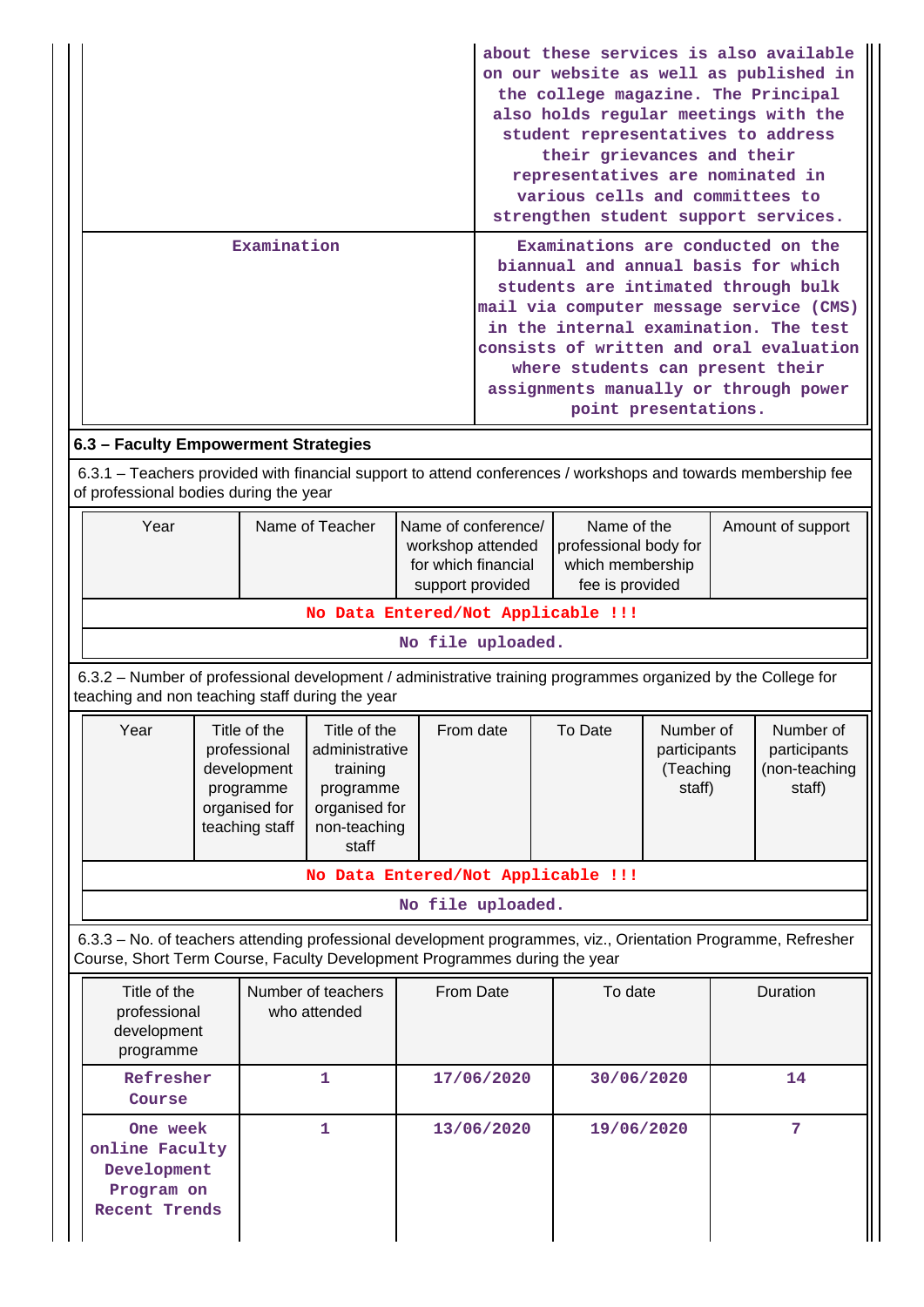| in Research and<br>Applied<br>Statistics                                                                                                             |                                                                                                                                                                                                                                                                                                                                                                                                                                                                                                                                                                                                                                                |                  |                                                                                                                           |                               |                              |                                                                                                                            |                             |  |  |
|------------------------------------------------------------------------------------------------------------------------------------------------------|------------------------------------------------------------------------------------------------------------------------------------------------------------------------------------------------------------------------------------------------------------------------------------------------------------------------------------------------------------------------------------------------------------------------------------------------------------------------------------------------------------------------------------------------------------------------------------------------------------------------------------------------|------------------|---------------------------------------------------------------------------------------------------------------------------|-------------------------------|------------------------------|----------------------------------------------------------------------------------------------------------------------------|-----------------------------|--|--|
| 7 Days Online<br>Research<br>Methodology<br>Workshop                                                                                                 | $\mathbf{1}$                                                                                                                                                                                                                                                                                                                                                                                                                                                                                                                                                                                                                                   |                  | 27/05/2020                                                                                                                |                               | 02/06/2020                   |                                                                                                                            | 7                           |  |  |
| <u>View File</u>                                                                                                                                     |                                                                                                                                                                                                                                                                                                                                                                                                                                                                                                                                                                                                                                                |                  |                                                                                                                           |                               |                              |                                                                                                                            |                             |  |  |
| 6.3.4 – Faculty and Staff recruitment (no. for permanent recruitment):                                                                               |                                                                                                                                                                                                                                                                                                                                                                                                                                                                                                                                                                                                                                                |                  |                                                                                                                           |                               |                              |                                                                                                                            |                             |  |  |
|                                                                                                                                                      | Teaching                                                                                                                                                                                                                                                                                                                                                                                                                                                                                                                                                                                                                                       |                  |                                                                                                                           |                               |                              | Non-teaching                                                                                                               |                             |  |  |
| Permanent                                                                                                                                            |                                                                                                                                                                                                                                                                                                                                                                                                                                                                                                                                                                                                                                                | <b>Full Time</b> |                                                                                                                           | Permanent                     |                              |                                                                                                                            | <b>Full Time</b>            |  |  |
| 1                                                                                                                                                    |                                                                                                                                                                                                                                                                                                                                                                                                                                                                                                                                                                                                                                                | $\overline{2}$   |                                                                                                                           |                               | Nill                         | Nill                                                                                                                       |                             |  |  |
| $6.3.5$ – Welfare schemes for                                                                                                                        |                                                                                                                                                                                                                                                                                                                                                                                                                                                                                                                                                                                                                                                |                  |                                                                                                                           |                               |                              |                                                                                                                            |                             |  |  |
| Teaching                                                                                                                                             |                                                                                                                                                                                                                                                                                                                                                                                                                                                                                                                                                                                                                                                |                  | Non-teaching                                                                                                              |                               |                              |                                                                                                                            | <b>Students</b>             |  |  |
| Timely promotions under<br>CAS, GPF EPF schemes,<br>Group Insurance                                                                                  |                                                                                                                                                                                                                                                                                                                                                                                                                                                                                                                                                                                                                                                |                  | Permission to peruse<br>higher education through<br>Regular and Distance<br>learning modes, GPF and<br><b>EPF</b> schemes |                               |                              | Scholarships as per<br>government Norms,<br>Remedial classes for weak<br>students, Awards for<br>achievers, Poor boys fund |                             |  |  |
| 6.4 - Financial Management and Resource Mobilization                                                                                                 |                                                                                                                                                                                                                                                                                                                                                                                                                                                                                                                                                                                                                                                |                  |                                                                                                                           |                               |                              |                                                                                                                            |                             |  |  |
| 6.4.1 – Institution conducts internal and external financial audits regularly (with in 100 words each)                                               |                                                                                                                                                                                                                                                                                                                                                                                                                                                                                                                                                                                                                                                |                  |                                                                                                                           |                               |                              |                                                                                                                            |                             |  |  |
|                                                                                                                                                      | Internal Audits are conducted in the college by the process of outsourcing the<br>work to a Registered Chartered Accountant Firm which is appointed by college<br>management committee as internal auditor for the session. They conduct the<br>audit as per the norms, check and verify the vouchers of all type of accounts<br>for every year and also review the previous records and take the necessary<br>action on them. External Audit is also conducted in the college as per the<br>government norms. The Regional office / director office, and auditor general's<br>office have conducted audits time to time on government orders. |                  |                                                                                                                           |                               |                              |                                                                                                                            |                             |  |  |
| 6.4.2 – Funds / Grants received from management, non-government bodies, individuals, philanthropies during the<br>year(not covered in Criterion III) |                                                                                                                                                                                                                                                                                                                                                                                                                                                                                                                                                                                                                                                |                  |                                                                                                                           |                               |                              |                                                                                                                            |                             |  |  |
| Name of the non government<br>funding agencies /individuals                                                                                          |                                                                                                                                                                                                                                                                                                                                                                                                                                                                                                                                                                                                                                                |                  |                                                                                                                           | Funds/ Grnats received in Rs. |                              |                                                                                                                            | Purpose                     |  |  |
| Mr. Sanjay Seth                                                                                                                                      |                                                                                                                                                                                                                                                                                                                                                                                                                                                                                                                                                                                                                                                |                  | 3500000                                                                                                                   |                               | Construction new<br>Building |                                                                                                                            |                             |  |  |
|                                                                                                                                                      |                                                                                                                                                                                                                                                                                                                                                                                                                                                                                                                                                                                                                                                |                  |                                                                                                                           | View File                     |                              |                                                                                                                            |                             |  |  |
| 6.4.3 - Total corpus fund generated                                                                                                                  |                                                                                                                                                                                                                                                                                                                                                                                                                                                                                                                                                                                                                                                |                  |                                                                                                                           |                               |                              |                                                                                                                            |                             |  |  |
|                                                                                                                                                      |                                                                                                                                                                                                                                                                                                                                                                                                                                                                                                                                                                                                                                                |                  | 39148178.50                                                                                                               |                               |                              |                                                                                                                            |                             |  |  |
| 6.5 - Internal Quality Assurance System                                                                                                              |                                                                                                                                                                                                                                                                                                                                                                                                                                                                                                                                                                                                                                                |                  |                                                                                                                           |                               |                              |                                                                                                                            |                             |  |  |
| 6.5.1 - Whether Academic and Administrative Audit (AAA) has been done?                                                                               |                                                                                                                                                                                                                                                                                                                                                                                                                                                                                                                                                                                                                                                |                  |                                                                                                                           |                               |                              |                                                                                                                            |                             |  |  |
| <b>Audit Type</b>                                                                                                                                    |                                                                                                                                                                                                                                                                                                                                                                                                                                                                                                                                                                                                                                                |                  | External                                                                                                                  |                               |                              |                                                                                                                            | Internal                    |  |  |
|                                                                                                                                                      | Yes/No                                                                                                                                                                                                                                                                                                                                                                                                                                                                                                                                                                                                                                         |                  | Agency                                                                                                                    |                               |                              | Yes/No                                                                                                                     | Authority                   |  |  |
| Academic                                                                                                                                             | <b>No</b>                                                                                                                                                                                                                                                                                                                                                                                                                                                                                                                                                                                                                                      |                  |                                                                                                                           | <b>NA</b>                     |                              | No                                                                                                                         | <b>NA</b>                   |  |  |
| Administrative                                                                                                                                       | Yes                                                                                                                                                                                                                                                                                                                                                                                                                                                                                                                                                                                                                                            |                  | Auditor                                                                                                                   | Local fund                    |                              | Yes                                                                                                                        | Principal/<br>Management of |  |  |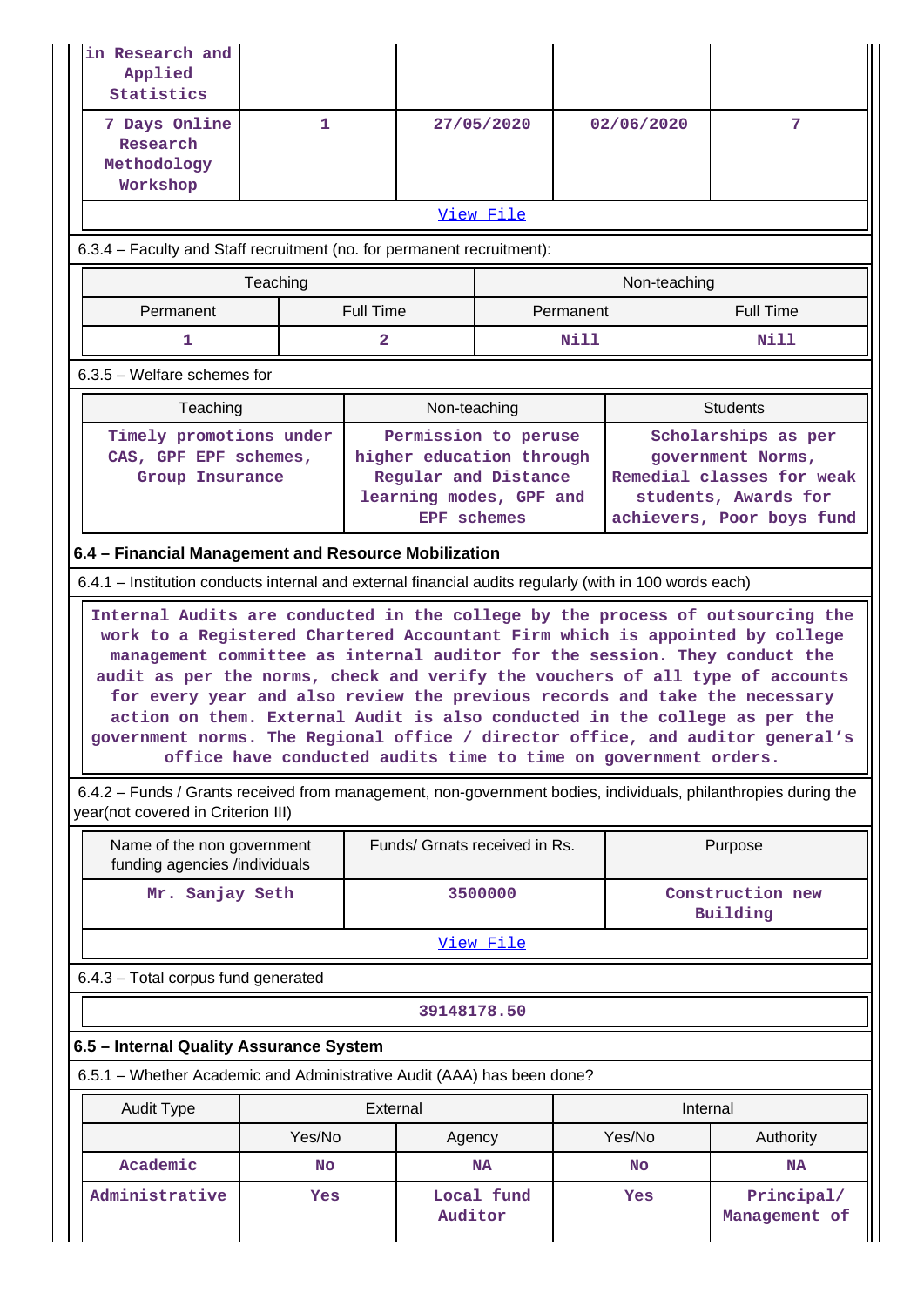|                                                                                                                                                                                                                                                                                                                                                            |                                                                                                             |                               |                      |  |                        | college                   |  |  |  |
|------------------------------------------------------------------------------------------------------------------------------------------------------------------------------------------------------------------------------------------------------------------------------------------------------------------------------------------------------------|-------------------------------------------------------------------------------------------------------------|-------------------------------|----------------------|--|------------------------|---------------------------|--|--|--|
| 6.5.2 - Activities and support from the Parent - Teacher Association (at least three)                                                                                                                                                                                                                                                                      |                                                                                                             |                               |                      |  |                        |                           |  |  |  |
| There is No Parent - Teacher Association                                                                                                                                                                                                                                                                                                                   |                                                                                                             |                               |                      |  |                        |                           |  |  |  |
| 6.5.3 – Development programmes for support staff (at least three)                                                                                                                                                                                                                                                                                          |                                                                                                             |                               |                      |  |                        |                           |  |  |  |
| (i) free health checkup for support staff in college campus, (ii) training to<br>support staff to maintain the soft copy of all data. (iii) Training to staff<br>for handling online admission process.                                                                                                                                                    |                                                                                                             |                               |                      |  |                        |                           |  |  |  |
| 6.5.4 – Post Accreditation initiative(s) (mention at least three)                                                                                                                                                                                                                                                                                          |                                                                                                             |                               |                      |  |                        |                           |  |  |  |
| 1. Development of infrastructure of Laboratories, Office, Lecture Rooms and<br>Library 2. Proposal forwarded to LU for B.Sc (PCM and Computer Science) course<br>in college. 3. Recruitment of new teachers to improve the Student Teacher ratio<br>4. Expansion of building and laboratories. 5. Organising ICT based classes<br>through PPT, Videos etc. |                                                                                                             |                               |                      |  |                        |                           |  |  |  |
|                                                                                                                                                                                                                                                                                                                                                            | 6.5.5 - Internal Quality Assurance System Details                                                           |                               |                      |  |                        |                           |  |  |  |
|                                                                                                                                                                                                                                                                                                                                                            | a) Submission of Data for AISHE portal                                                                      |                               |                      |  | Yes                    |                           |  |  |  |
|                                                                                                                                                                                                                                                                                                                                                            | b) Participation in NIRF                                                                                    |                               |                      |  | <b>No</b>              |                           |  |  |  |
|                                                                                                                                                                                                                                                                                                                                                            | c)ISO certification<br>d)NBA or any other quality audit                                                     |                               |                      |  | <b>No</b>              |                           |  |  |  |
|                                                                                                                                                                                                                                                                                                                                                            |                                                                                                             |                               |                      |  | <b>No</b>              |                           |  |  |  |
| Year                                                                                                                                                                                                                                                                                                                                                       | 6.5.6 – Number of Quality Initiatives undertaken during the year<br>Name of quality<br>initiative by IQAC   |                               | <b>Duration From</b> |  | <b>Duration To</b>     | Number of<br>participants |  |  |  |
| 2020                                                                                                                                                                                                                                                                                                                                                       | <b>DATA</b><br><b>SUBMISSION</b><br>IN AISHE                                                                | conducting IQAC<br>18/05/2020 | 18/05/2020           |  | 18/05/2020             | 34                        |  |  |  |
| 2020                                                                                                                                                                                                                                                                                                                                                       | <b>DATA</b><br><b>COLLECTION</b><br>OF STUDENT<br><b>FEEDBACK</b>                                           | 27/01/2020                    | 27/01/2020           |  | 04/03/2020             | 225                       |  |  |  |
| 2020                                                                                                                                                                                                                                                                                                                                                       | meeting of<br>10/02/2020<br>Internal<br>Quality<br>Assurance<br>Cell (IQAC)                                 |                               |                      |  | 10/02/2020             | 10                        |  |  |  |
| 2019<br>meeting of<br>07/10/2019<br>Internal<br>Quality<br>Assurance<br>Cell (IQAC)                                                                                                                                                                                                                                                                        |                                                                                                             |                               | 07/10/2019           |  | 07/10/2020             | 10                        |  |  |  |
|                                                                                                                                                                                                                                                                                                                                                            |                                                                                                             |                               | View File            |  |                        |                           |  |  |  |
| <b>CRITERION VII - INSTITUTIONAL VALUES AND BEST PRACTICES</b>                                                                                                                                                                                                                                                                                             |                                                                                                             |                               |                      |  |                        |                           |  |  |  |
| 7.1 - Institutional Values and Social Responsibilities<br>year)                                                                                                                                                                                                                                                                                            | 7.1.1 – Gender Equity (Number of gender equity promotion programmes organized by the institution during the |                               |                      |  |                        |                           |  |  |  |
| Title of the<br>programme                                                                                                                                                                                                                                                                                                                                  | Period from                                                                                                 | Period To                     |                      |  | Number of Participants |                           |  |  |  |
|                                                                                                                                                                                                                                                                                                                                                            |                                                                                                             |                               |                      |  |                        |                           |  |  |  |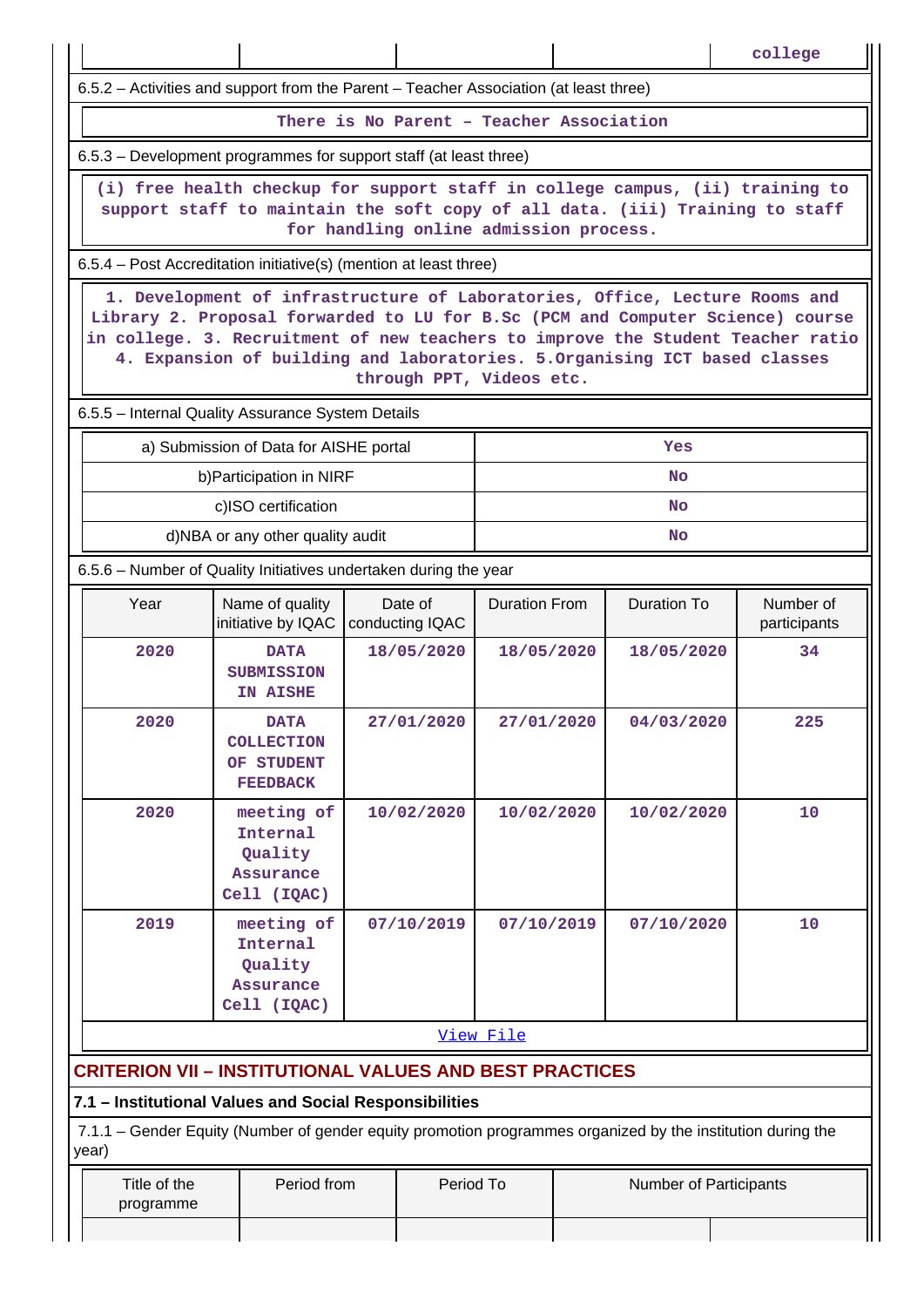|  |                                                                                                                                  |                                                                                              |                                                                                                   |                   |                | Female         |                             |                                                                                            | Male                                       |                                                     |  |
|--|----------------------------------------------------------------------------------------------------------------------------------|----------------------------------------------------------------------------------------------|---------------------------------------------------------------------------------------------------|-------------------|----------------|----------------|-----------------------------|--------------------------------------------------------------------------------------------|--------------------------------------------|-----------------------------------------------------|--|
|  | Kavach<br>23/07/2019                                                                                                             |                                                                                              |                                                                                                   | 23/07/2019<br>110 |                |                |                             | 90                                                                                         |                                            |                                                     |  |
|  |                                                                                                                                  | 7.1.2 - Environmental Consciousness and Sustainability/Alternate Energy initiatives such as: |                                                                                                   |                   |                |                |                             |                                                                                            |                                            |                                                     |  |
|  | Percentage of power requirement of the University met by the renewable energy sources                                            |                                                                                              |                                                                                                   |                   |                |                |                             |                                                                                            |                                            |                                                     |  |
|  | Plantation has been done in college campus to increase the greenery. Use of<br>plastic and polythene has been banned completely. |                                                                                              |                                                                                                   |                   |                |                |                             |                                                                                            |                                            |                                                     |  |
|  |                                                                                                                                  | 7.1.3 - Differently abled (Divyangjan) friendliness                                          |                                                                                                   |                   |                |                |                             |                                                                                            |                                            |                                                     |  |
|  |                                                                                                                                  | Item facilities                                                                              |                                                                                                   | Yes/No            |                |                |                             | Number of beneficiaries                                                                    |                                            |                                                     |  |
|  | Physical facilities                                                                                                              |                                                                                              |                                                                                                   |                   |                | Yes            |                             | Nill                                                                                       |                                            |                                                     |  |
|  |                                                                                                                                  | Provision for lift                                                                           |                                                                                                   |                   |                | <b>No</b>      |                             | Nill                                                                                       |                                            |                                                     |  |
|  |                                                                                                                                  | Ramp/Rails                                                                                   |                                                                                                   |                   |                | Yes            |                             |                                                                                            | <b>Nill</b>                                |                                                     |  |
|  |                                                                                                                                  | <b>Braille</b><br>Software/facilities                                                        |                                                                                                   |                   |                | <b>No</b>      |                             |                                                                                            | <b>Nill</b>                                |                                                     |  |
|  |                                                                                                                                  | <b>Rest Rooms</b>                                                                            |                                                                                                   |                   |                | Yes            |                             |                                                                                            | Nill                                       |                                                     |  |
|  |                                                                                                                                  | Scribes for examination                                                                      |                                                                                                   |                   |                | Yes            |                             |                                                                                            | Nill                                       |                                                     |  |
|  | Special skill<br>development for<br>differently abled<br>students                                                                |                                                                                              |                                                                                                   |                   |                | <b>No</b>      |                             | <b>Nill</b>                                                                                |                                            |                                                     |  |
|  | Any other similar<br>facility                                                                                                    |                                                                                              |                                                                                                   |                   | <b>No</b>      |                |                             |                                                                                            | <b>Nill</b>                                |                                                     |  |
|  |                                                                                                                                  | 7.1.4 - Inclusion and Situatedness                                                           |                                                                                                   |                   |                |                |                             |                                                                                            |                                            |                                                     |  |
|  | Year                                                                                                                             | Number of<br>initiatives to<br>address<br>locational<br>advantages<br>and disadva<br>ntages  | Number of<br>initiatives<br>taken to<br>engage with<br>and<br>contribute to<br>local<br>community |                   | Date           | Duration       |                             | Name of<br>initiative                                                                      | <b>Issues</b><br>addressed                 | Number of<br>participating<br>students<br>and staff |  |
|  | 2019                                                                                                                             | 5                                                                                            | 5                                                                                                 |                   | 23/07/2<br>019 | $\mathbf{1}$   |                             | Child p<br>programme                                                                       | rotection awareness<br>awareness programme | 124                                                 |  |
|  | 5<br>5<br>2019<br>2019<br>5<br>5                                                                                                 |                                                                                              |                                                                                                   | 26/09/2<br>019    | $\mathbf{1}$   |                | Health<br>Check-up<br>camp  | Health<br>awareness<br>programme                                                           | 168                                        |                                                     |  |
|  |                                                                                                                                  |                                                                                              |                                                                                                   | 05/11/2<br>019    | $\mathbf{1}$   |                | Dengue<br>awareness<br>camp | awareness<br>camp                                                                          | 150                                        |                                                     |  |
|  | 2020                                                                                                                             | 5                                                                                            | 5                                                                                                 |                   | 29/02/2<br>020 | $\overline{7}$ |                             | <b>NSS</b><br>Special<br>Camp on<br>health,<br>hygiene,<br>child and<br>women<br>education | Special<br>Camp                            | 200                                                 |  |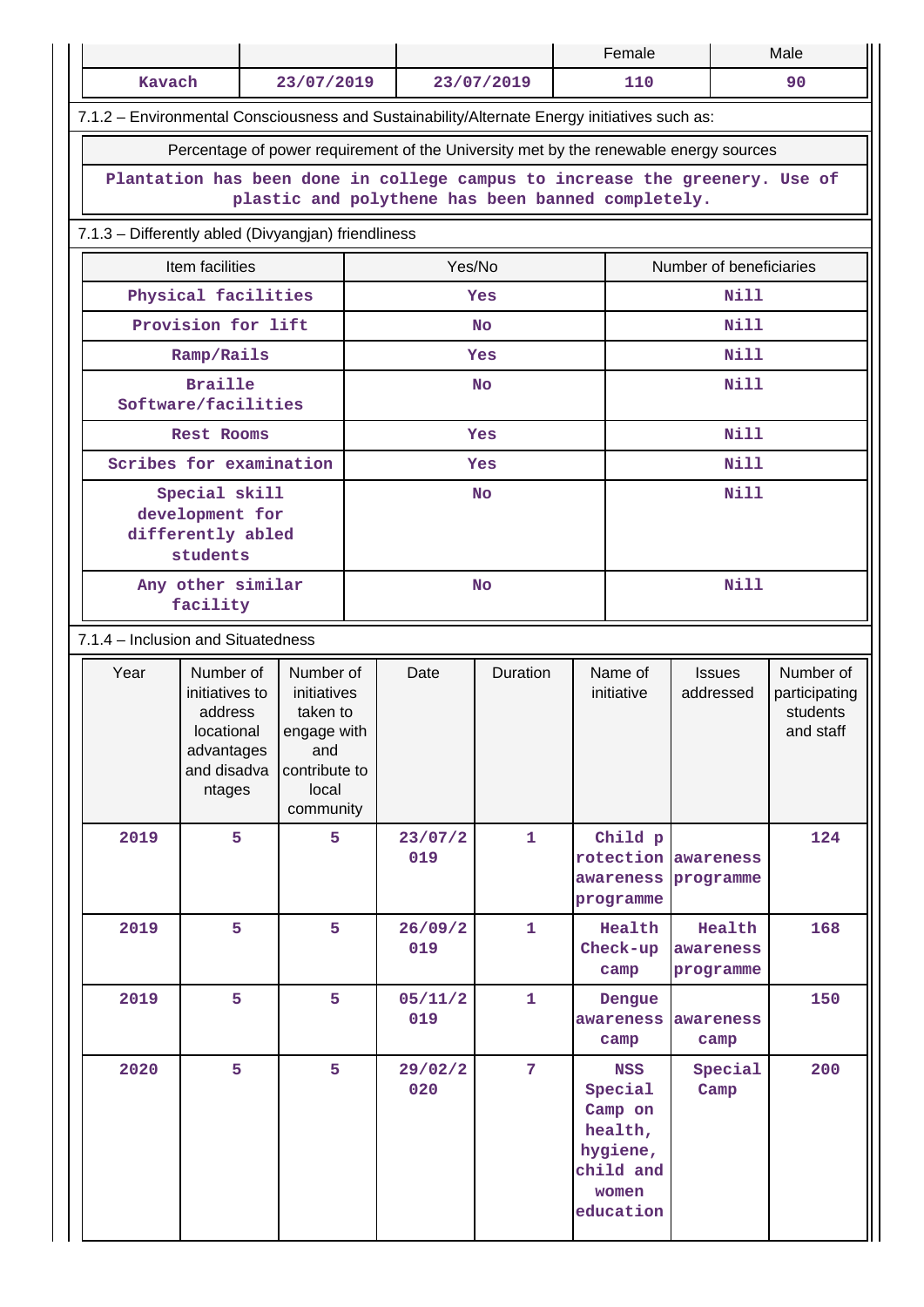| 2019                                                                                                                                                                                                                                                                                                                                                                                                                                                                                                                                                                                                                                                                                                                                                                                                                                                                                                                                                                                                                                                                                                                                                                                                                                                                                                                                                                                                           | 5.                                                                                           | 5 | 23/12/2<br>019           | $\overline{2}$ | Atal<br>swasth | Health<br>awareness | 570 |  |  |  |
|----------------------------------------------------------------------------------------------------------------------------------------------------------------------------------------------------------------------------------------------------------------------------------------------------------------------------------------------------------------------------------------------------------------------------------------------------------------------------------------------------------------------------------------------------------------------------------------------------------------------------------------------------------------------------------------------------------------------------------------------------------------------------------------------------------------------------------------------------------------------------------------------------------------------------------------------------------------------------------------------------------------------------------------------------------------------------------------------------------------------------------------------------------------------------------------------------------------------------------------------------------------------------------------------------------------------------------------------------------------------------------------------------------------|----------------------------------------------------------------------------------------------|---|--------------------------|----------------|----------------|---------------------|-----|--|--|--|
|                                                                                                                                                                                                                                                                                                                                                                                                                                                                                                                                                                                                                                                                                                                                                                                                                                                                                                                                                                                                                                                                                                                                                                                                                                                                                                                                                                                                                |                                                                                              |   |                          |                | sewa           | programme           |     |  |  |  |
| View File<br>7.1.5 – Human Values and Professional Ethics Code of conduct (handbooks) for various stakeholders                                                                                                                                                                                                                                                                                                                                                                                                                                                                                                                                                                                                                                                                                                                                                                                                                                                                                                                                                                                                                                                                                                                                                                                                                                                                                                 |                                                                                              |   |                          |                |                |                     |     |  |  |  |
|                                                                                                                                                                                                                                                                                                                                                                                                                                                                                                                                                                                                                                                                                                                                                                                                                                                                                                                                                                                                                                                                                                                                                                                                                                                                                                                                                                                                                |                                                                                              |   |                          |                |                |                     |     |  |  |  |
| <b>Title</b><br>Date of publication<br>Follow up(max 100 words)<br>No Data Entered/Not Applicable !!!                                                                                                                                                                                                                                                                                                                                                                                                                                                                                                                                                                                                                                                                                                                                                                                                                                                                                                                                                                                                                                                                                                                                                                                                                                                                                                          |                                                                                              |   |                          |                |                |                     |     |  |  |  |
|                                                                                                                                                                                                                                                                                                                                                                                                                                                                                                                                                                                                                                                                                                                                                                                                                                                                                                                                                                                                                                                                                                                                                                                                                                                                                                                                                                                                                |                                                                                              |   |                          |                |                |                     |     |  |  |  |
| 7.1.6 - Activities conducted for promotion of universal Values and Ethics                                                                                                                                                                                                                                                                                                                                                                                                                                                                                                                                                                                                                                                                                                                                                                                                                                                                                                                                                                                                                                                                                                                                                                                                                                                                                                                                      |                                                                                              |   |                          |                |                |                     |     |  |  |  |
| <b>Duration From</b><br><b>Duration To</b><br>Activity<br>Number of participants                                                                                                                                                                                                                                                                                                                                                                                                                                                                                                                                                                                                                                                                                                                                                                                                                                                                                                                                                                                                                                                                                                                                                                                                                                                                                                                               |                                                                                              |   |                          |                |                |                     |     |  |  |  |
| Vikas Me Sansthan<br>Ki Bhumika                                                                                                                                                                                                                                                                                                                                                                                                                                                                                                                                                                                                                                                                                                                                                                                                                                                                                                                                                                                                                                                                                                                                                                                                                                                                                                                                                                                | Seminar on<br>Yuvanon Ke Vyktitva                                                            |   | 12/12/2019<br>12/12/2019 |                |                | 270                 |     |  |  |  |
|                                                                                                                                                                                                                                                                                                                                                                                                                                                                                                                                                                                                                                                                                                                                                                                                                                                                                                                                                                                                                                                                                                                                                                                                                                                                                                                                                                                                                |                                                                                              |   |                          | View File      |                |                     |     |  |  |  |
|                                                                                                                                                                                                                                                                                                                                                                                                                                                                                                                                                                                                                                                                                                                                                                                                                                                                                                                                                                                                                                                                                                                                                                                                                                                                                                                                                                                                                | 7.1.7 – Initiatives taken by the institution to make the campus eco-friendly (at least five) |   |                          |                |                |                     |     |  |  |  |
| tour visit to the botanical garden. . Complete ban of plastic and polythene. .<br>Increase the no of dustbins for garbage. . Develop green garden in campus. .<br>Encouragement for re use of paper on back side. . Further steps towards full<br>digitalisation of campus to minimise the use of papers.<br>7.2 - Best Practices                                                                                                                                                                                                                                                                                                                                                                                                                                                                                                                                                                                                                                                                                                                                                                                                                                                                                                                                                                                                                                                                              |                                                                                              |   |                          |                |                |                     |     |  |  |  |
|                                                                                                                                                                                                                                                                                                                                                                                                                                                                                                                                                                                                                                                                                                                                                                                                                                                                                                                                                                                                                                                                                                                                                                                                                                                                                                                                                                                                                | 7.2.1 – Describe at least two institutional best practices                                   |   |                          |                |                |                     |     |  |  |  |
| Generally, the college conducts many best practices. Some of them are expressed<br>below: 1) The college conducts various lectures, debates and seminars on<br>different issues which range from social awareness to women empowerment.<br>Besides above, the college focuses on literary activities and linguistic<br>awareness through many programs which include Kavya Ganga, Vyakhyaan Mala, and<br>Hindi Pakhwara etc. 2) The students are helped through career counselling to<br>make better future. With the same objective, the job fairs are organised time<br>to time by the college. We celebrate the Sport Day every year to enhance the<br>interest of students for sport. Along with this, the college devotes itself to<br>transform students into physically and mentally fit citizens. 3) The<br>institution focuses on all-round development through regular yoga, cultural<br>programs, essay writing, rangoli and poster competitions. 4) Every year, the<br>college organizes different programs like plantation and gardening to make<br>students aware of the significance of environment and water conservation. 5)<br>The students, under the NSS program, march rallies to create awareness for<br>blood donation, eye donation and voting right. 6) Various meetings between<br>teachers and students are held to encourage the quality of education,<br>Innovation and research. |                                                                                              |   |                          |                |                |                     |     |  |  |  |
| Upload details of two best practices successfully implemented by the institution as per NAAC format in your<br>institution website, provide the link                                                                                                                                                                                                                                                                                                                                                                                                                                                                                                                                                                                                                                                                                                                                                                                                                                                                                                                                                                                                                                                                                                                                                                                                                                                           |                                                                                              |   |                          |                |                |                     |     |  |  |  |
|                                                                                                                                                                                                                                                                                                                                                                                                                                                                                                                                                                                                                                                                                                                                                                                                                                                                                                                                                                                                                                                                                                                                                                                                                                                                                                                                                                                                                |                                                                                              |   | https://www.kcpgclko.in  |                |                |                     |     |  |  |  |
|                                                                                                                                                                                                                                                                                                                                                                                                                                                                                                                                                                                                                                                                                                                                                                                                                                                                                                                                                                                                                                                                                                                                                                                                                                                                                                                                                                                                                | 7.3 - Institutional Distinctiveness                                                          |   |                          |                |                |                     |     |  |  |  |
| 7.3.1 – Provide the details of the performance of the institution in one area distinctive to its vision, priority and<br>thrust in not more than 500 words                                                                                                                                                                                                                                                                                                                                                                                                                                                                                                                                                                                                                                                                                                                                                                                                                                                                                                                                                                                                                                                                                                                                                                                                                                                     |                                                                                              |   |                          |                |                |                     |     |  |  |  |

 **• Vision of the institution is to mould and empower students in the pursuit of knowledge, values and social responsibilities and help them achieve excellence**

Ш